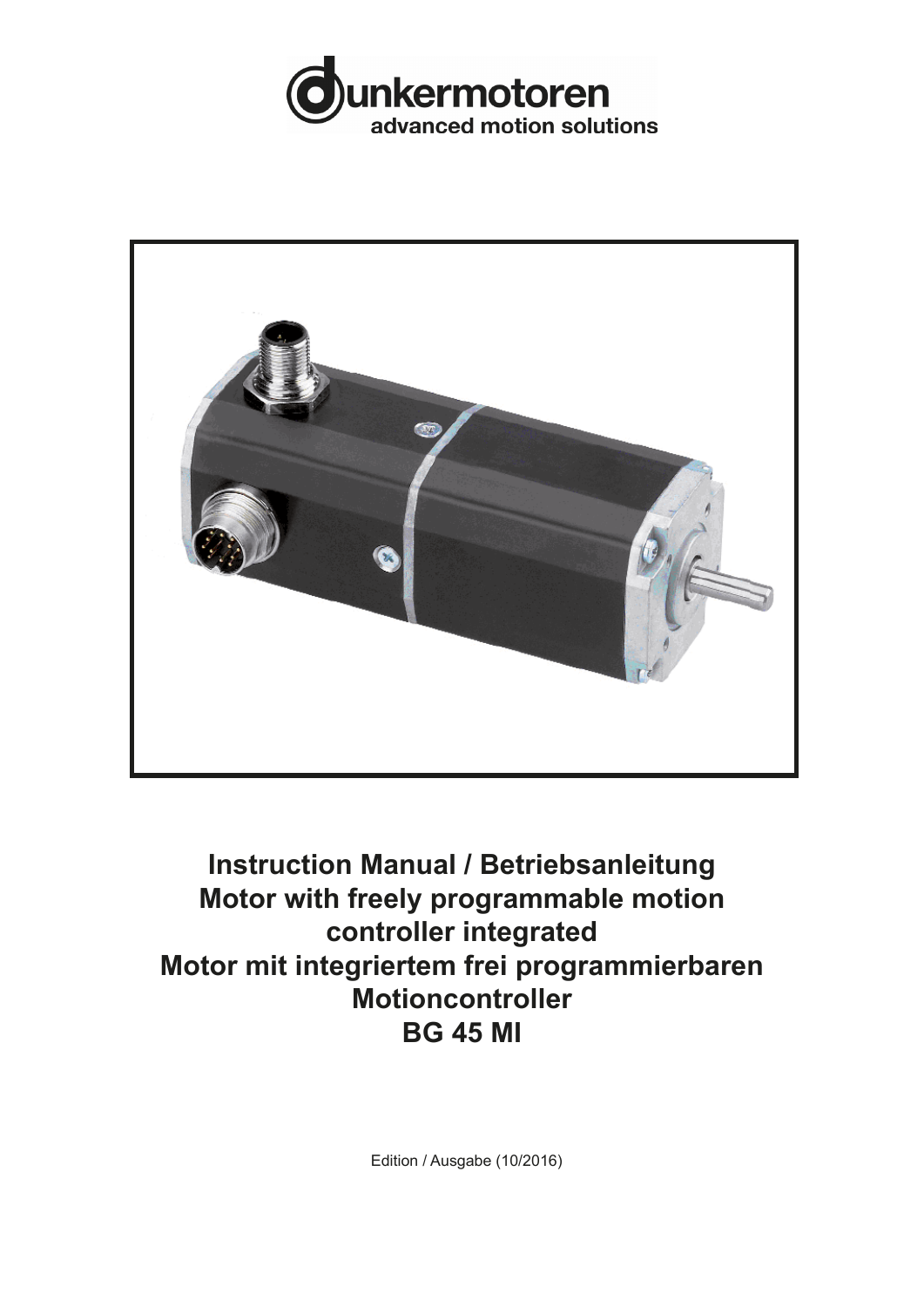

| ontents                        |   |  |
|--------------------------------|---|--|
| bout this document             | 3 |  |
| eneral description             |   |  |
| 3.1 Motor range BG 45 MI       |   |  |
| 3.2 Explanations of terms used | 5 |  |
| 3.3 Proper use                 |   |  |
|                                |   |  |

# **4 Safety instructions 7**

**2 About this document 3**

**3 General description 4**

**1 Contents**

| <b>4 Safety instructions</b>                                                                                                                                                                                                                                                                                                    | 7                                                  |
|---------------------------------------------------------------------------------------------------------------------------------------------------------------------------------------------------------------------------------------------------------------------------------------------------------------------------------|----------------------------------------------------|
| 5 Technical data, accessories<br>5.1 Electrical data<br>5.2 Mechanical data<br>5.3 Motor installation drawing<br>5.4 Motor BG 45x15 MI<br>5.5 Motor BG 45x30 MI<br>5.6 Optional attachments                                                                                                                                     | 8<br>8<br>8<br>9<br>9<br>10<br>11                  |
| 6. Types of operation                                                                                                                                                                                                                                                                                                           | 11                                                 |
| 7. Protective functions<br>7.1 Regenerative current<br>7.2 Over-temperature protection<br>7.3 Current limitation<br>7.4 Motors with additional brake                                                                                                                                                                            | 12<br>12<br>12<br>12<br>13                         |
| 8. Installation/ terminal assignment<br>8.1 Mechanical assembly<br>8.2 Electro-magnetic compatibility<br>8.3 Protective earth connection<br>8.4 Power supply electronic and<br>signal interface<br>8.5 Schematic circuit of the digital outputs<br>8.6 Schematic circuit of the digital inputs<br>8.7 Parametrization connector | 14<br>14<br>14<br>15<br>16<br>16<br>17<br>17<br>19 |
| 9 Commissioning<br>9.1 Schematic circuit for power supply<br>controller/ motor                                                                                                                                                                                                                                                  | 20<br>21                                           |
| 10 Maintenance & Service<br>10.1 Maintenance, taking out of service<br>and disposal<br>10.2 Service & Support<br>10.3 Scope of delivery and accessories<br>10.4 Download PDF-Data                                                                                                                                               | 22<br>22<br>22<br>23<br>23                         |

## **1 Inhalt**

| 2 Über dieses Dokument                   | 3              |
|------------------------------------------|----------------|
| 3 Allgemeine Beschreibung                | 4              |
| 3.1 Motorbaureihe BG 45 MI               | 4              |
| 3.2 Begriffserklärungen                  | 5              |
| 3.3 Bestimmungsmäßige Verwendung         | 6              |
| 4 Sicherheitshinweise                    | $\overline{7}$ |
| 5 Technische Daten, Zubehör              | 8              |
| 5.1 Elektrische Daten                    | 8              |
| 5.2 Mechanische Daten                    | 8              |
| 5.3 Motormaßzeichnung                    | 9              |
| 5.4 Motor BG 45x15 MI                    | 9              |
| 5.5 Motor BG 45x30 MI                    | 10             |
| 5.6 Optionale Anbauten                   | 11             |
| 6. Betriebsarten                         | 11             |
| 7. Schutzfunktionen                      | 12             |
| 7.1 Energierückspeisung                  | 12             |
| 7.2 Übertemperaturschutz                 | 12             |
| 7.3 Strombegrenzung                      | 12             |
| 7.4 Motoren mit zusätzlicher Bremse      | 13             |
| 8. Installation/ Anschlussbelegung       | 14             |
| 8.1 Mechanische Montage                  | 14             |
| 8.2 Elektromagnetische Verträglichkeit   | 14             |
| 8.3 Schutzleiter Anschluss               | 15             |
| 8.4 Elektronikversorgung und             | 16             |
| Schnittstellen                           | 16             |
| 8.5 Prinzipschaltung der Digitalausgänge | 17             |
| 8.6 Prinzipschaltung der Digitaleingänge | 17             |
| 8.7 Parametrierschnittstelle             | 19             |
| 9 Inbetriebnahme                         | 20             |
| 9.1 Prinzipschaltbild Spannungs-         | 21             |
| versorgung Regler/ Motor                 |                |
| 10 Wartung & Service                     | 22             |
| 10.1 Wartung, Ausserbetriebsetzung       | 22             |
| und Entsorgung                           |                |
| 10.2 Service & Support                   | 22             |
| 10.3 Lieferumfang und Zubehör            | 23             |
| 10.4 Download PDF-Daten                  | 23             |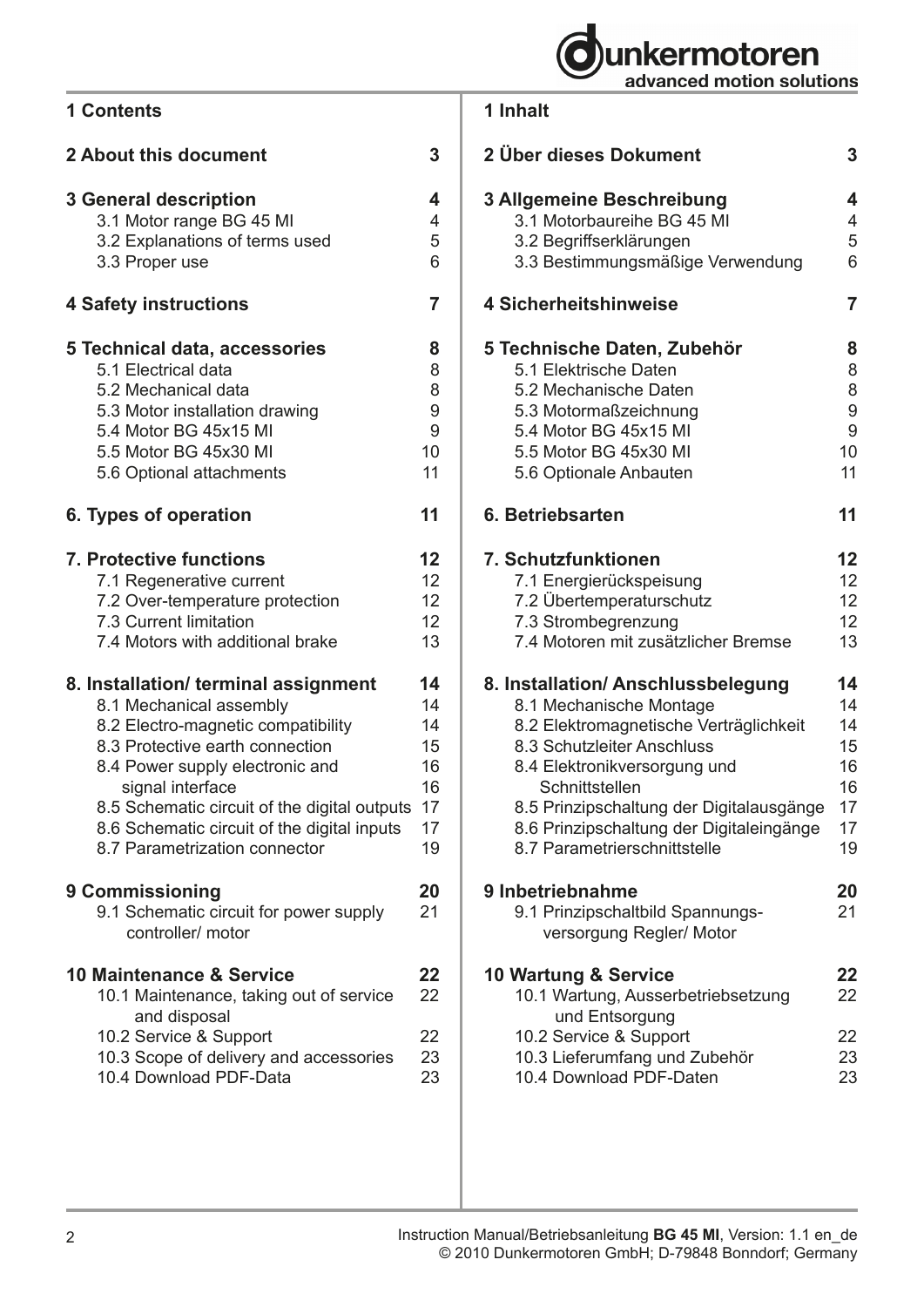Read and understand this manual carefully before installing and operating the motor and follow the instructions to ensure a flawless operation. Failure to observe this rule will invalidate all liability and warranty.

The drive must only be installed and commissioned by qualified persons according to the relevant standards.

Qualified persons are those who:

- » on basis of their experience, can recognise and avoid potential dangers
- » are familiar with the accident-prevention regulations for the equipment deployed
- » are able to connect circuit and install equipment in accordance with the standards and regulations



| <b>WARNING</b> | Before commissioning it is essential<br>that the safetey instructions are read<br>and understood, and then observed!<br>Non-obersvance can result in danger<br>to persons or damage to the machine. | <b>WARNUNG</b> |
|----------------|-----------------------------------------------------------------------------------------------------------------------------------------------------------------------------------------------------|----------------|
|                | » Disconnect the electrical power<br>supply                                                                                                                                                         |                |
| <b>NOTICE</b>  | To ensure trouble-free operation, appro-<br>piate methods of transport and condi-<br>tions of storage must be deployed:<br>» Please store the drive so that it                                      | <b>HINWEIS</b> |
|                | is protected against dust, dirt and<br>moisture                                                                                                                                                     |                |
|                | » Take care of the storage<br>temperature (see technical data)                                                                                                                                      |                |
|                | » Transport the drive with protection<br>against shock                                                                                                                                              |                |
| <b>NOTICE</b>  | Hot plugging (connecting or discon-<br>necting drives or other devices under<br>voltage) may cause destruction or<br>preimpairment of the drive.                                                    | <b>HINWEIS</b> |
|                | » Drives or other devices must<br>not be connected or discon-<br>nected under voltage                                                                                                               |                |
| <b>NOTICE</b>  | Turning the connector of more than<br>the specified rotation angle may cause                                                                                                                        | <b>HINWEIS</b> |
|                | a short circuit, short circuit to frame<br>or malfuntion by unfixed wires at the<br>solder point.                                                                                                   |                |
|                | » Do not turn the plug more than                                                                                                                                                                    |                |

 **the specified rotation angle**

#### **Safety instructions Sicherheitshinweise**

Lesen Sie diese Betriebsanleitung vor Anschluss und Inbetriebnahme des Motors. Befolgen Sie die Anweisungen, um einen störungsfreien Betrieb zu gewährleisten. Bei Nichtbeachtung entfallen eventuelle Mängelhaftungsansprüche.

Die Antriebe dürfen ausschließlich von qualifiziertem Fachpersonal nach den entsprechenden Normen eingebaut und eingerichtet werden.

Als qualifiziert gilt eine Person dann:

- » wenn ihre Erfahrung mögliche Gefahren vermeiden kann
- » wenn ihr die Unfallverhütungsvorschriften bekannt sind
- » wenn sie gemäß den Normen Stromkreise und Geräte in Betrieb setzen und installieren darf



Vor der Inbetriebnahme sind unbedingt die Sicherheitshinweise zu lesen und zu beachten. Eine Nichtbeachtung kann zu Gefahren bei Personen oder Beschädigungen an der Maschine führen.

#### **» Gerät spannungsfrei schalten**

Der störungsfreie Betrieb setzt entsprechende Lagerung und Transport voraus:

> **» Lagern Sie den Antrieb geschützt vor Staub, Schmutz und Feuchtigkeit**

- **» Beachten Sie die Lagerungstem peratur (siehe technische Daten)**
- **» Transportieren Sie die Antriebe stoßgeschützt**

Hot-Plugging, d. h. das Anschließen bzw. Trennen von Motoren oder anderen Geräten unter Spannung, kann zur Zerstörung oder Vorschädigung des Antriebs führen.

> **» Motoren oder andere Geräte dürfen unter Spannung nicht angeschlossen oder getrennt werden**

Verdrehen des Anschlusssteckers über den vorgegebenen Drehwinkel kann zu Kurzschluss, Körperschluss oder einer Fehlfunktion durch gelöste Litzen an den Lötstellen führen.

> **» Stecker maximal um den vorgege benen Drehwinkel drehen**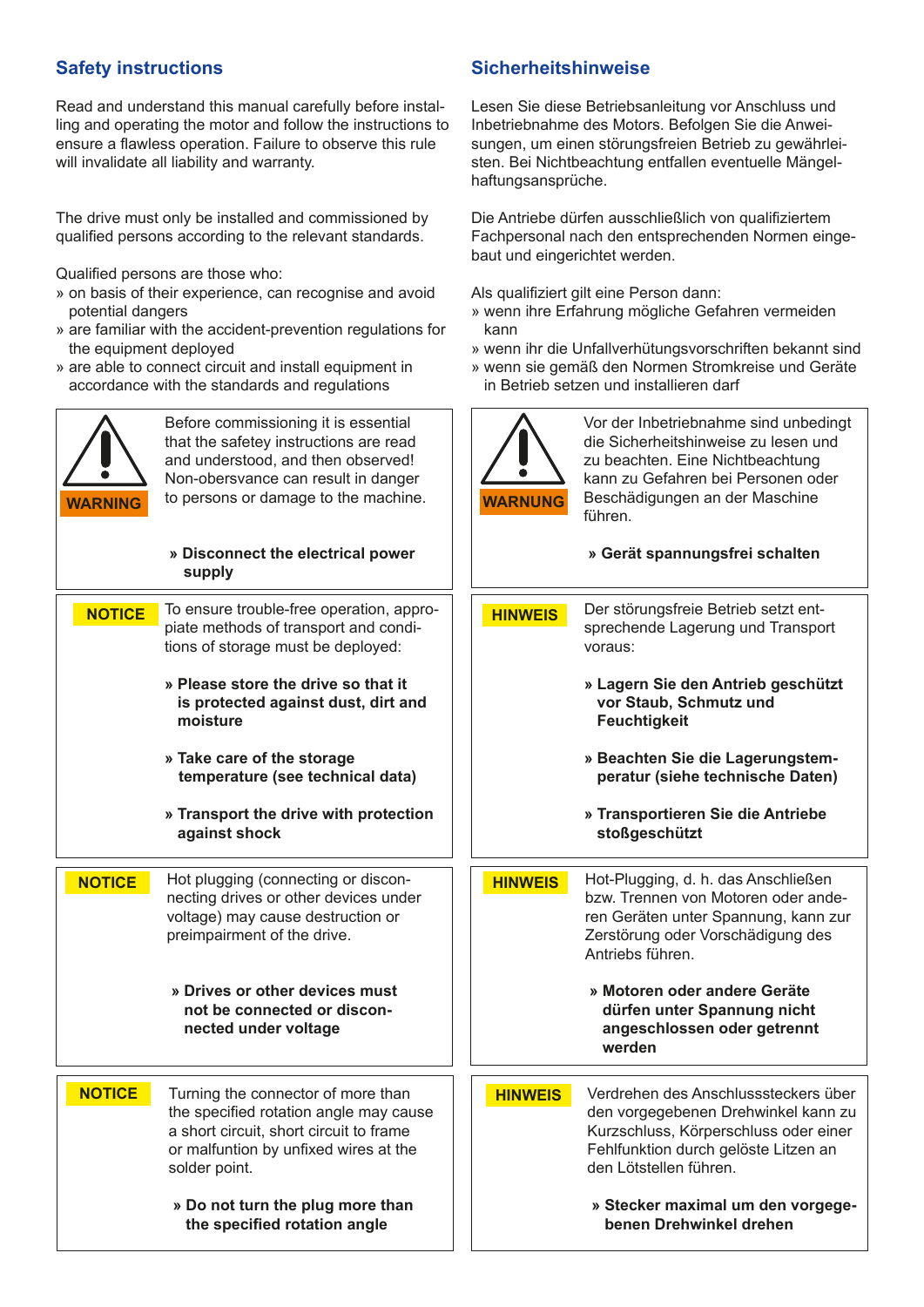| Bent pins can cause a short circuit and            | Umgebogene Pins können den Antrieb                                                              |
|----------------------------------------------------|-------------------------------------------------------------------------------------------------|
| <b>NOTICE</b>                                      | <b>HINWEIS</b>                                                                                  |
| destroy the drive effects.                         | durch Kurzschluss zerstören.                                                                    |
| » During installation, ensure that                 | » Beschädigen Sie keine Steckver-                                                               |
| connectors are not damaged                         | binder                                                                                          |
| » Damaged connectors must be                       | » Tauschen Sie beschädigte Steck-                                                               |
| replaced before commissioning                      | verbinder vor Inbetriebnahme aus                                                                |
| <b>NOTICE</b>                                      | <b>HINWEIS</b>                                                                                  |
| Electromagnetic interferences can                  | Es können elektromagnetische Stö-                                                               |
| occur, which could have damaging                   | rungen entstehen, welche schädlichen                                                            |
| influence on plant components or other             | Einfluss auf Komponenten der Anlage                                                             |
| plants.                                            | oder andere Anlagen haben können.                                                               |
| The plant can be interfered by external            | Die Anlage kann durch äußere elektro-                                                           |
| electromagnetical influences.                      | magnetische Einflüsse gestört werden.                                                           |
| Only when complying with the wiring                | Nur unter Einhaltung der in dieser                                                              |
| instructions given in this manual, it is           | Anleitung gegebenen Verdrahtungs-                                                               |
| possible to observe the CE conformity              | vorschriften ist eine Einhaltung der CE                                                         |
| regarding electromagnetic                          | Konformität bezüglich elektromagne-                                                             |
| compatibility, as well as a smooth                 | tischer Verträglichkeit, sowie ein stö-                                                         |
| plant operation.                                   | rungsfreier Betrieb der Anlage möglich.                                                         |
| There are possibly additional mea-                 | Unter Umständen sind weitere Maß-                                                               |
| sures needed (possible additional                  | nahmen erforderlich (mögliche weitere                                                           |
| measures are installation of interfe-              | Maßnahmen sind Installation von                                                                 |
| rence filters, additional grounding, and           | Störfiltern, zusätzliche Erdung, und                                                            |
| reduction of cable lengths).                       | Verringerung der Leitungslängen).                                                               |
| » Check the EMC conformity of                      | » Prüfen Sie vor Inbetriebnahme                                                                 |
| your plant regarding the<br>necessary requirements | die elektromagnetische Konfor-<br>mität ihrer Anlage bezüglich der<br>notwendigen Anforderungen |
| Incorrectly set parameters can cause               | Falsch eingestellte Parameter können                                                            |
| <b>NOTICE</b>                                      | <b>HINWEIS</b>                                                                                  |
| oscillation of the controller. Thus the            | zum Schwingen des Reglers und so-                                                               |
| motor could be destroyed.                          | mit zur Zerstörung des Motors führen.                                                           |
| » Set current limits and control                   | » Stromgrenzen und Reglerpara-                                                                  |
| parameters with low values and                     | meter mit kleinen Werten begin-                                                                 |
| increase in small steps                            | nen und langsam erhöhen                                                                         |
| <b>NOTICE</b>                                      | <b>HINWEIS</b>                                                                                  |
| To protect the drive against damage                | Zum Schutz des Antriebs vor Beschä-                                                             |
| or destruction by static discharge                 | digung oder Zerstörung durch statische                                                          |
| (ESD), the following measures must                 | Entladung (ESD), müssen folgende                                                                |
| be observed.                                       | Maßnahmen eingehalten werden.                                                                   |
| » The motor housing must be                        | » Das Motorgehäuse muss geerdet                                                                 |
| earthed                                            | werden                                                                                          |
| <b>NOTICE</b>                                      | <b>HINWEIS</b>                                                                                  |
| The drive may be destroyed by                      | Das Überschreiten der maximal zuläs-                                                            |
| exceeding the maximum permitted                    | sigen Dauerströme kann zur Zerstö-                                                              |
| continuous current.                                | rung des Antriebs führen.                                                                       |
| » Mind the maximum permitted                       | » Beachten Sie die maximal                                                                      |
| continuous current                                 | zulässigen Dauerströme                                                                          |
| <b>NOTICE</b>                                      | <b>HINWEIS</b>                                                                                  |
| The motor is not reverse polarity pro-             | Der Motor ist nicht verpolgeschützt und                                                         |
| tected and can get damaged if used                 | kann außerhalb der zulässigen Werte                                                             |
| out of the permissible values (see                 | (siehe jeweilige Motortabelle) Schaden                                                          |
| respective motor table)                            | nehmen.                                                                                         |
| » We recommend to protect the                      | » Eine zusätzliche externe                                                                      |
| motor with an externale fuse                       | Sicherung wird empfohlen                                                                        |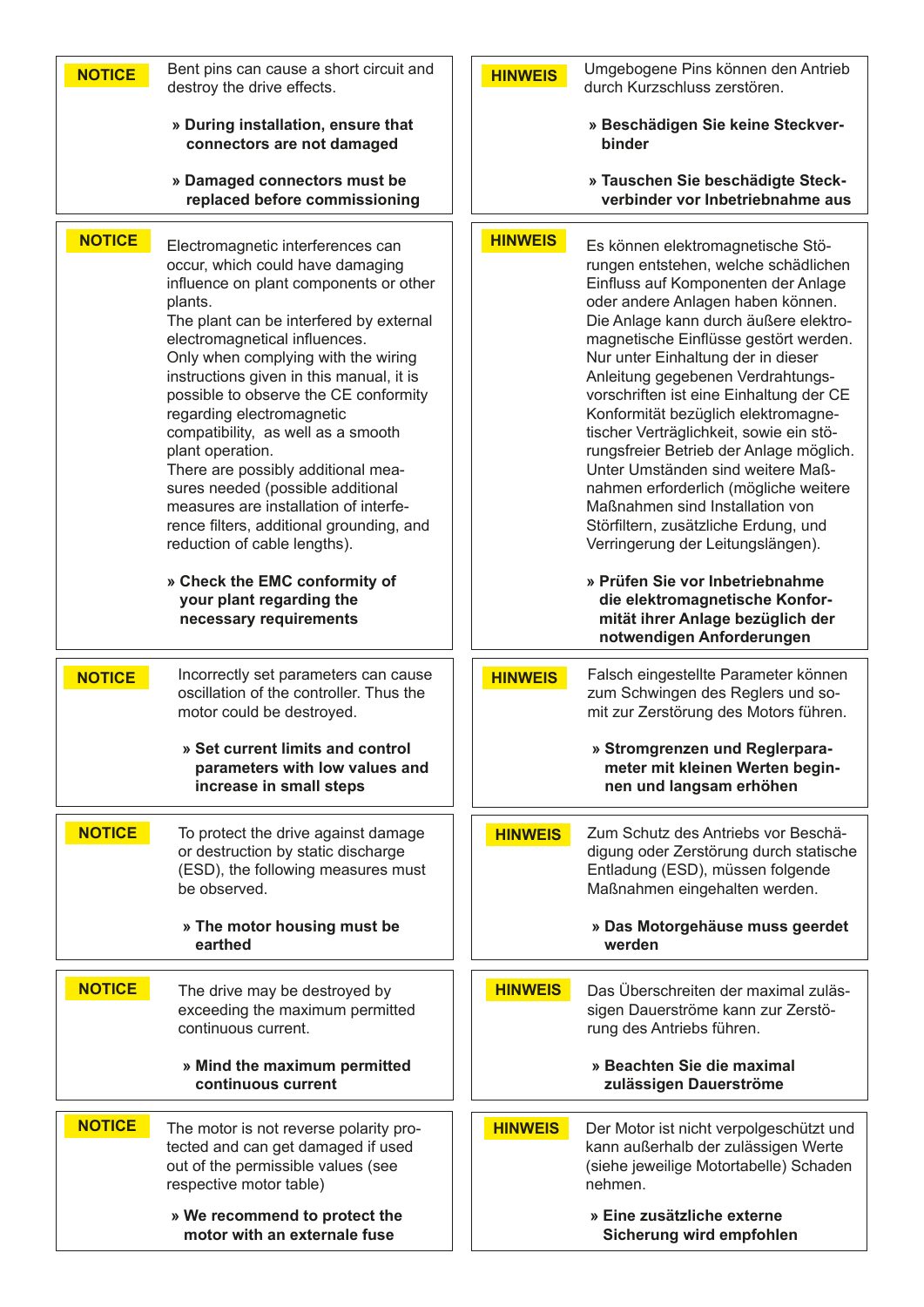

# **2 About this document**

These operating instructions introduce you to the CAN drive and inform you about all necessary steps for installation and carrying out initial functional tests. Further information about field bus operation of the drive is provided by the Software Manual, the parameterisation list, and from the various publications of the CIA (CAN in Automation Organisation) available at: www.can-cia.de.



**Before commissioning, it is essential that the safety instructions in the relevant section are read and understood, and then observed! Non-observance can result in danger WARNING WARNUNGto persons or damage to the machine.**

▶ Disconnect the electrical power  **supply!**



**Read and observe the warnings in this dokument. Warnings are there to protect you from danger, and to help you to avoid damage to** 



**Instructions explain the advantages of certain settings and help you use the device to the best possible effect.**

# **2 Über dieses Dokument**

Die vorliegende Betriebsanleitung stellt Ihnen die CAN-Antriebe vor und informiert Sie über alle Schritte zur Installation der Antriebe und zur Durchführung erste Funktionstests. Weitere Informationen zum Feldbusbetrieb der Antriebe erhalten Sie aus der Software-Anleitung, der Parametrierliste und diversen Unterlagen der CIA (Can in Automation Organisation): www.can-cia.de.



 **► Gerät spannungsfrei schalten !**



**Lesen und befolgen Sie in diesem Dokument die Warnhinweise sorgfältig. Die Warnhinweise sollen Sie vor Gefahr schützen oder helfen Ihnen, eine Beschädigung des Gerätes zu vermeiden. HINWEIS**



**Hinweise erläutern Ihnen Vorteile bestimmter Einstellungen und helfen Ihnen, den optimalen Nutzen aus dem Gerät zu ziehen. HINWEIS**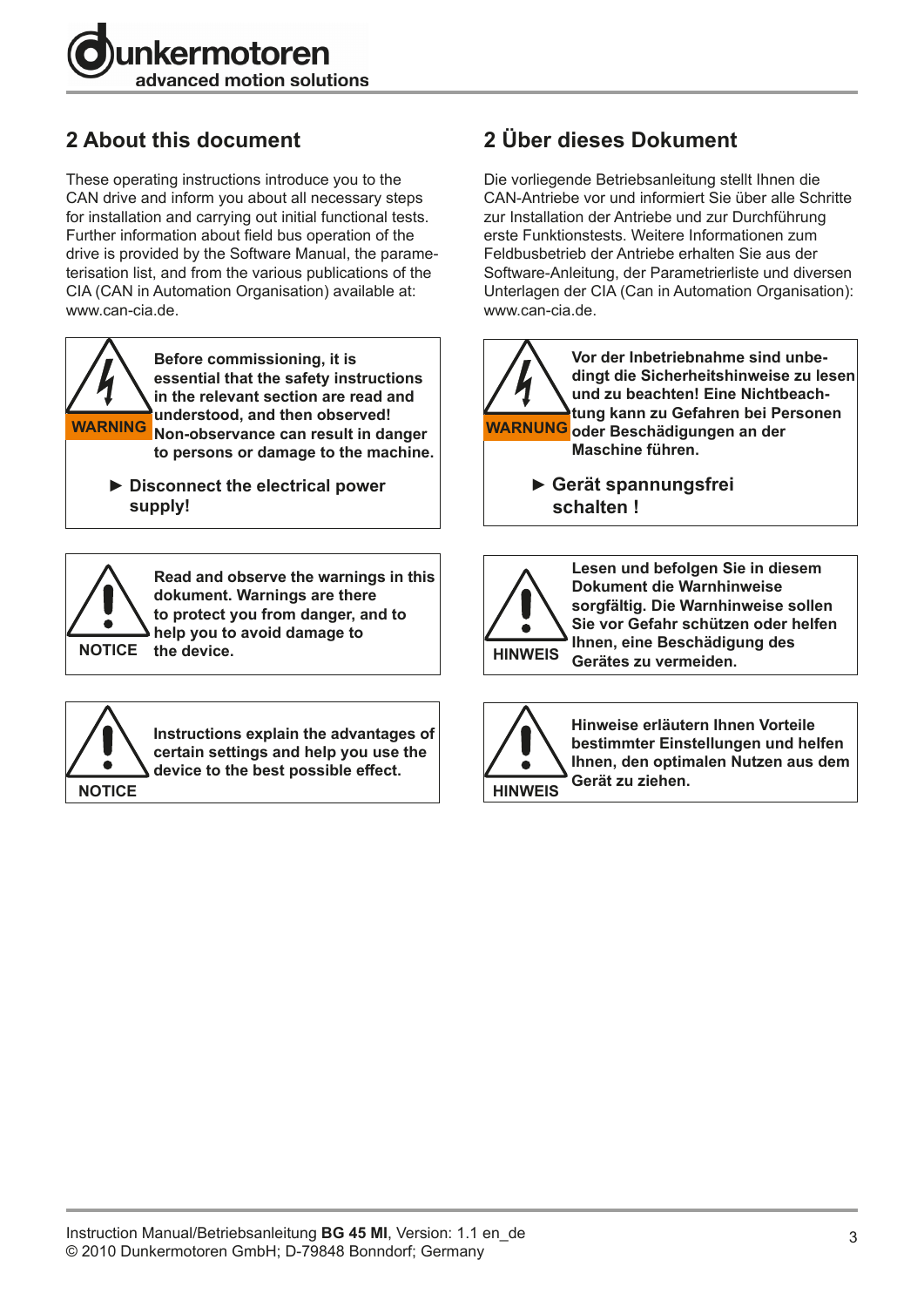

# **3 General description**

#### **3.1 Motor range BG 45 MI**

Motors in the BG 45 MI range are brushless servomotors with an integral motion controller and CAN bus interface (CAN-open Drive Profile DSP 402). With the aid of the integrated motion controller and an integral rotor-position sensor, complex drive profiles can be run.

The most important parameters of a trajectory, such as position, speed, and acceleration settings can be changed "on the fly" via the CAN interface. By means of the integrated incremental encoder with a resolution 1024 (4x 256) increments per revolution, a very high positioning accuracy with very good regulating characteristics can be achieved.

Except for ball bearings, these drives have no parts that are subject to wear and are therefore ideally suited to continuous operation. Further significant advantages of these drives are their highly dynamic performance, their compact design, their wide regulation range, their low moment of inertia, and robust construction.

On request, motors in the BG 45 MI range can be combined with planetary or worm gears, which are available in a very wide range of reduction ratios.

# **3 Allgemeine Beschreibung**

### **3.1 Motorbaureihe BG 45 MI**

Bei der Motorbaureihe BG 45 MI handelt es sich um bürstenlose DC-Servomotoren mit integriertem Motioncontroller und CAN-Bus Schnittstelle (CANopen Drives Profil DSP 402). Mit Hilfe des integrierten Motioncontrollers und eines integrierten Rotorlagegebers können auch komplexe Fahrprofile abgearbeitet werden. Die wesentlichen Parameter einer Trajektorie wie Positions-, Geschwindigkeits- und Beschleunigungswerte können über die Can-Schnittstelle auch "in fly" verändert werden. Durch den integrierten Inkrementalgeber mit einer Auflösung von 1024 (4x 256) Inkrementen pro Umdrehung werden eine hohe Positioniergenauigkeit und sehr gute Regeleigenschaften erreicht.

Der Antrieb hat außer den Kugellagern keine Verschleißteile und eignet sich deshalb hervorragend auch für Dauerbetrieb. Weitere wesentliche Vorteile des Antriebs liegen in seiner hohen Dynamik, der kompakten Bauweise, dem großen Regelbereich, dem geringen Trägheitsmoment und des robusten Aufbaus.

Die Motoren BG 45 MI können auf Wunsch auch mit Planeten-, oder Schneckengetrieben mit einer Vielzahl fein abgestimmter Untersetzungen kombiniert werden.

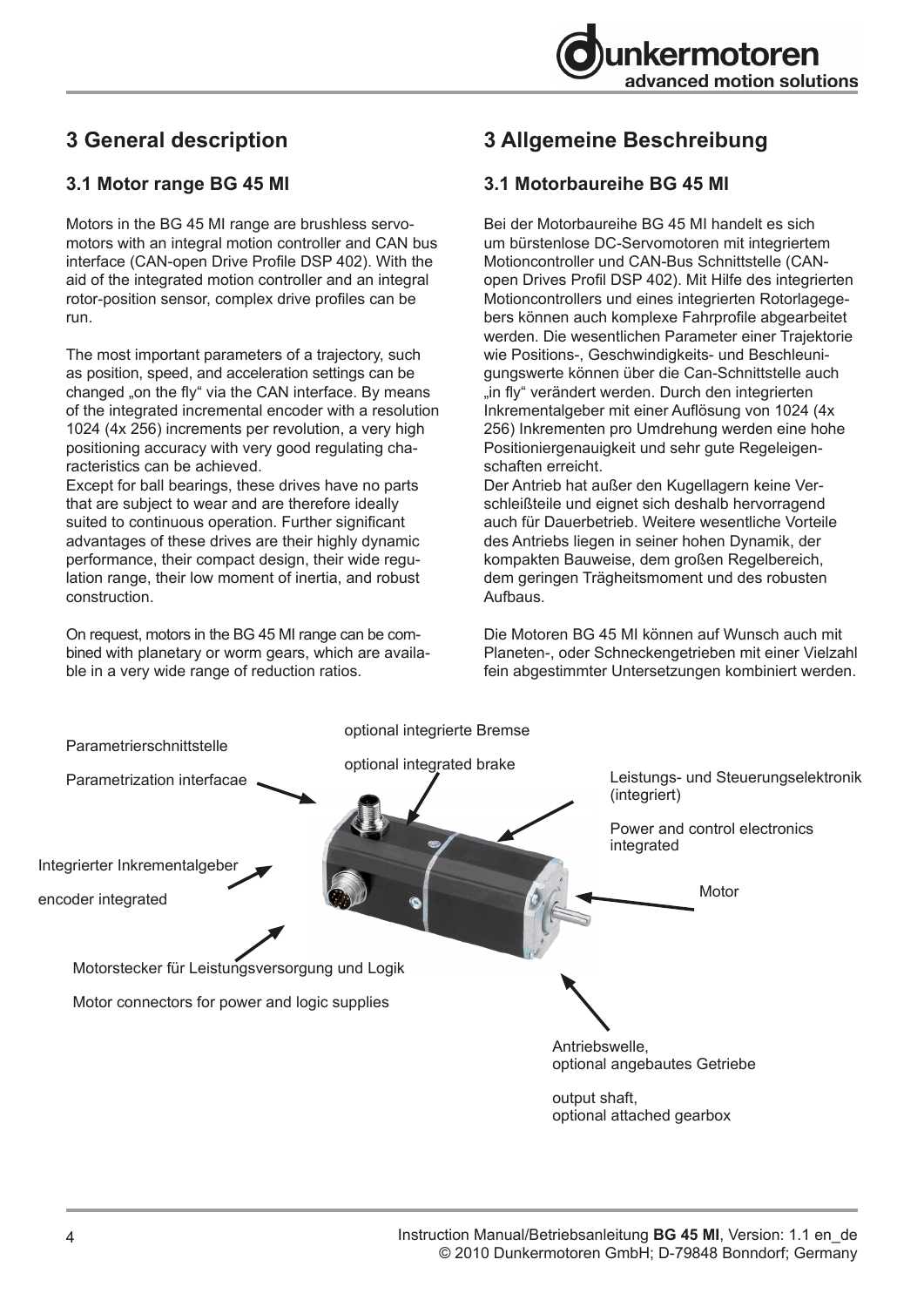

## **3.2 Explanations of terms used**

| <b>Baud rate</b>         | Speed of transmission or<br>communication                                                                                                                                                   |
|--------------------------|---------------------------------------------------------------------------------------------------------------------------------------------------------------------------------------------|
| Bridge rectifier         | Component for the transfor-<br>mation from AC voltage to DC<br>voltage                                                                                                                      |
| Bus                      | communication<br>network<br>A<br>in which all nodes can be<br>reached via passive links, and<br>communication is possible in<br>both directions                                             |
| <b>CAN</b> master        | "Command centre" of a bus                                                                                                                                                                   |
| CAN adapter              | Gateway for the conversion<br>of TCP/IP to CANopen                                                                                                                                          |
| <b>CAN</b> monitor       | Graphic interface for the sup-<br>port of commissioning the<br>drive                                                                                                                        |
| <b>Drive Assistant</b>   | Graphic interface for commis-<br>sioning and parameterisation                                                                                                                               |
| CANopen                  | A group of profiles for net-<br>works in the following fields<br>of application: industrial au-<br>tomation, medical equipment,<br>building automation, railway<br>vehicles, ships, trucks, |
| Default settings         | <b>Preset values</b>                                                                                                                                                                        |
| <b>DSP 402</b>           | CANopen device profile for<br>drives and controllers                                                                                                                                        |
| Smoothing capa-<br>citor | the<br>Component to smooth<br>fluctuation voltage                                                                                                                                           |
| Hall sensors             | Sensors for determining the<br>position of a rotor                                                                                                                                          |
| Impulse flanks           | Signals given form the enco-<br>der in the drive                                                                                                                                            |
| In fly                   | Programming- / Parametri-<br>zation possibility in attached<br>condition                                                                                                                    |
| Index impulse            | Reference mark of the inte-<br>grated encoder panel                                                                                                                                         |
| Incremental<br>encoder   | Digital position indicator. An in-<br>ternal logic processes a signal<br>from photodiodes to produce<br>two square-wave signals with<br>a phase difference of 90°.                          |

## **3.2 Begriffserklärungen**

| <b>Baud rate</b>          | Übertragungs-/ Kommunikati-<br>onsgeschwindigkeit                                                                                                                                      |
|---------------------------|----------------------------------------------------------------------------------------------------------------------------------------------------------------------------------------|
| Brückengleichrich-<br>ter | Bauteil zur Umwandlung von<br>Wechselspannung in Gleich-<br>spannung                                                                                                                   |
| Bus                       | Kommunikationsnetzwerk bei<br>dem alle Knoten über passive<br>Links erreicht werden können<br>und Kommunikation in beide<br>Richtungen möglich ist                                     |
| <b>CAN Master</b>         | "Kommandozentrale" im Bus                                                                                                                                                              |
| <b>CAN-Adapter</b>        | Gateway zur Umsetzung von<br>TCP/IP in CANopen                                                                                                                                         |
| <b>CAN-Monitor</b>        | Graphische Oberfläche zur Un-<br>terstützung der Inbetriebnahme<br>des Antriebs                                                                                                        |
| <b>Drive Assistant</b>    | Grafische Oberfläche zur Inbe-<br>triebnahme und Parametrierung                                                                                                                        |
| CANopen                   | Eine Gruppe von Profilen für<br>Netzwerke in folgenden Anwen-<br>dungen: IndustrielleAutomation,<br>Medizintechnik,<br>Gehäuseau-<br>tomation, Schienenfahrzeuge,<br>Seefahrt, Trucks, |
| Defaultwerte              | Voreingestellte Werte                                                                                                                                                                  |
| <b>DSP 402</b>            | CANopen Geräteprofil<br>An-<br>triebe und Regler                                                                                                                                       |
| Glättungskonden-<br>sator | <b>Bauteil</b><br>Glättung<br>zur<br>von<br>Spannungsschwankungen                                                                                                                      |
| Hallsensoren              | Sensor zur Positionsbestim-<br>mung des Rotors                                                                                                                                         |
| Impulsflanken             | Signale erzeugt von dem im<br>Antrieb integrierten Geber                                                                                                                               |
| In fly                    | Programmier- / Parametrier-<br>möglichkeit im eingebauten<br>Zustand                                                                                                                   |
| Indeximpuls               | Referenzmarke der<br>inte-<br>grierten Geberscheibe                                                                                                                                    |
| Inkrementalgeber          | Digitaler Lagegeber. Eine in-<br>terne Logik erzeugt aus dem<br>Signal von Fotodioden zwei<br>um 90° verschobene Recht-<br>ecksignale.                                                 |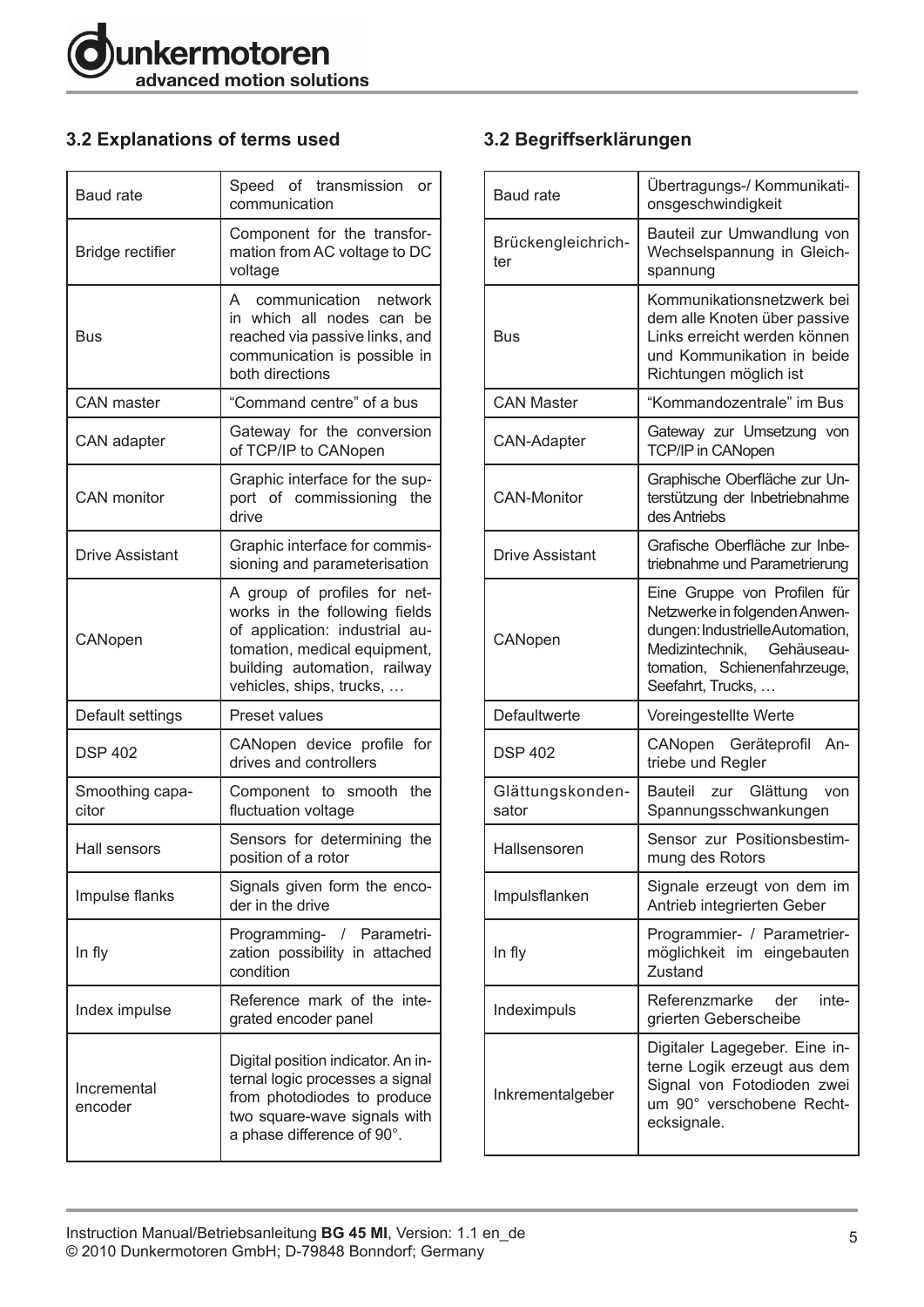

| Commutation       | The motor voltage is distribu-<br>ted in blocks by an electronic<br>controller                                                         |  |
|-------------------|----------------------------------------------------------------------------------------------------------------------------------------|--|
| Motion controller | Motor control                                                                                                                          |  |
| Node ID           | Device number/address -<br>must be assigned to every<br>device in a bus system                                                         |  |
| Phyton script     | Programming language used<br>in the Dunkermotoren Motion<br>Starter Kit software                                                       |  |
| Position mode     | Regulation of position                                                                                                                 |  |
| SVEL Mode         | Fast speed regulation as a<br>subordinate speed controller<br>for a higher-level positioning<br>system<br>(e.g. a CNC-control system). |  |
| Terminator        | Terminal resistance, which is<br>to be used after the last par-<br>ticipant in the communication<br>network                            |  |
| Torque mode       | Torque regulation, also referred<br>to as "Current Mode"                                                                               |  |
| Trajectory        | Sequence of motions                                                                                                                    |  |
| T-connector       | Component for the branching<br>in the communication<br>net-<br>work                                                                    |  |
| Velocity mode     | Speed regulation                                                                                                                       |  |

### **3.3 Proper use**

- The BG 45 MI is a vendor part and may be used in the configuration described in machines and plant (industrial sector).
- The drive must be securely mounted and must only be used with the cables and accessories specified by Dunkermotoren.
- The drive may only be put into service after the complete system has been installed with due attention to EMC aspects.

| Kommutierung             | wird<br>Die<br>Motorspannung<br>durch eine Elektronik block-<br>weise weitergeschaltet                                                    |
|--------------------------|-------------------------------------------------------------------------------------------------------------------------------------------|
| <b>Motion controller</b> | Motorsteuerung                                                                                                                            |
| Node-ID                  | Gerätenummer/ -adresse, die<br>jedem Gerät in einem Bus-<br>system zugeordnet werden<br>muss                                              |
| <b>Phyton Skript</b>     | Programmiersprache<br>der<br>Dunkermotoren Motion Star-<br>ter Kit Software                                                               |
| <b>Position Mode</b>     | Lageregelung                                                                                                                              |
| <b>SVEL Mode</b>         | Schnelle Drehzahlregelung<br>als untergelagerter Drehzahl-<br>regler für übergeordnete Po-<br>sitioniersysteme<br>(z.B. CNC-Steuerungen). |
| Terminator               | Abschlußwiderstand,<br>der<br>nach dem letzten Teilnehmer<br>innerhalb des Kommunikati-<br>onsnetzwerks zu verwenden<br>ist               |
| <b>Torque Mode</b>       | Auch "Current Mode", Dreh-<br>momentregelung                                                                                              |
| Trajektorie              | Bewegungsablauf                                                                                                                           |
| T-Stück                  | Bauteil zur Verzweigung des<br>Kommunikationsnetzwerks                                                                                    |
| <b>Velocity Mode</b>     | Drehzahlregelung                                                                                                                          |

#### **3.3 Bestimmungsmäßige Verwendung**

- Der BG 45 MI ist ein Zulieferteil und darf in der beschriebenen Konfiguration in Maschinen und Anlagen eingesetzt werden (industrieller Bereich).
- Der Antrieb muss fest montiert werden und darf nur mit den von Dunkermotoren spezifizierten Kabeln und Zubehörteilen eingesetzt werden.
- Der Antrieb darf erst nach EMV-gerechter Montage des Gesamtsystems in Betrieb genommen werden.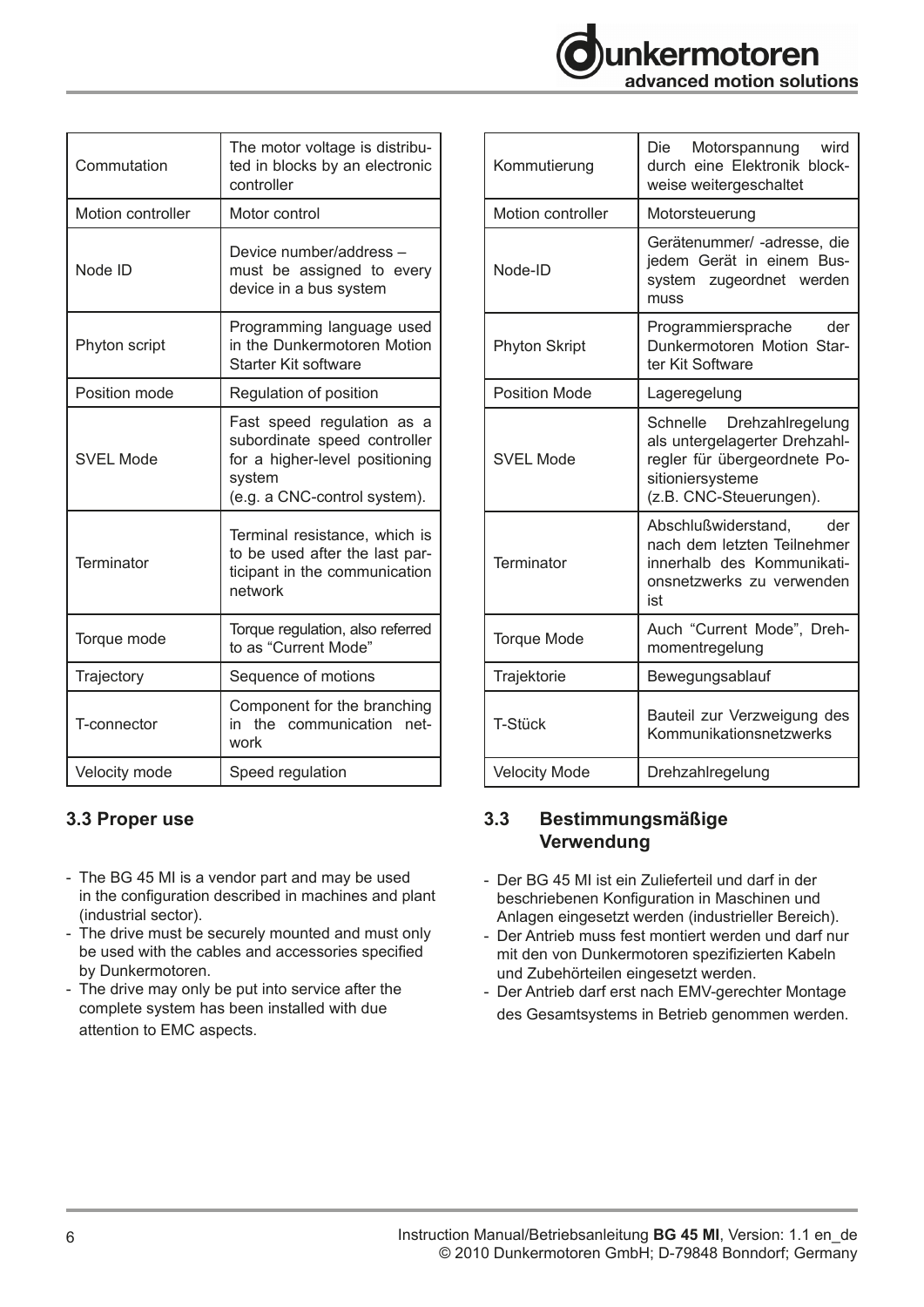



▶ Disconnect the electrical power  **supply!**



**The drive must only be installed and adjusted by qualified persons in accordance with the relevant standards.** 

**Qualified persons are those who:**

- **► on the basis of their experience, can recognise and avoid potential dangers.**
- **► are familiar with the accident-prevention regulations for the equipment deployed.**
- ▶ are able to connect circuits and install  **equipment in accordance with the standards and regulations.**



**To ensure trouble-free operation, appropriate methods of transport and conditions of storage must be deployed.**

**Please store the drive so that it is protected from:**

 **► dust, dirt and moisture**

**Take care also at the storage conditions:**

 **► e.g. storage temperature!** (See technical data)

**Transport the drive under storage conditions**

 **► protection against shock**

# **4 Safety instructions 4 Sicherheitshinweise**



 **► Gerät spannungsfrei schalten !**

**Die Antriebe dürfen nur von qualifiziertem Personal nach den entsprechenden Normen eingebaut**   $\bullet$ **und eingerichtet werden. HINWEIS Als qualifiziert gilt eine Person dann,**

- **► wenn ihre Erfahrung mögliche Gefahren vermeiden kann.**
- ▶ wenn ihr die Unfallverhütungsvor **schriften bekannt sind.**
- **► wenn sie gemäß den Normen Stromkreise und Geräte in Betrieb setzen und installieren darf.**



**Der störungsfreie Betrieb setzt entsprechende Lagerung und Transport nach den entsprechenden Vorgaben voraus.**

**HINWEIS**

**Lagern Sie bitte den Antrieb geschützt vor:**

 **► Staub, Schmutz und Feuchtigkeit!**

**Achten Sie auch auf die Lagerbedingungen:** 

**► z.B. Lagerungstemperatur!** (Siehe technische Daten)

**Transportieren Sie die Antriebe unter Lagerbedingungen:**

**► stoßgeschützt**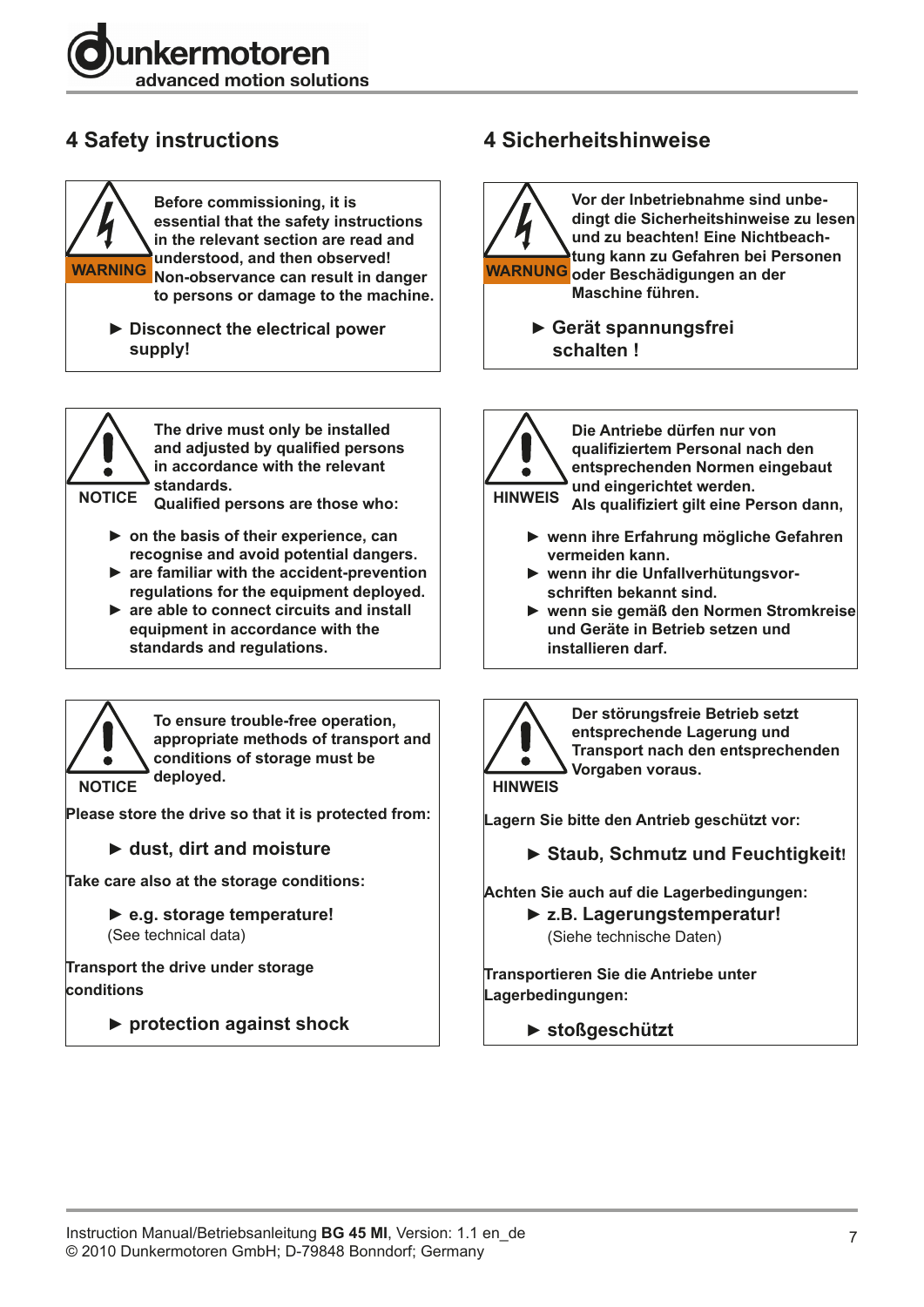# **5 Technical data, accessories**

## **5.1 Electrical data**

| Permissible<br>speed range                   | 50  rated speed                            |
|----------------------------------------------|--------------------------------------------|
| Permissible motor voltage                    | * 9  30 VDC/<br>** 10  50 VDC              |
| Low-voltage cut-off<br>motor                 | $* < 6$ VDC/<br>$** < 8$ VDC               |
| Permissible control voltage                  | * 9  28,8 VDC<br>** 24 VDC+/- 20%          |
| Low-voltage cut-off<br>logic                 | $* < 8$ VDC/<br>** < 17 VDC                |
|                                              |                                            |
| Permissible ripple                           | Max. 5%                                    |
| Fuse                                         | required externally<br>12A                 |
| Over-temperature cut-off                     | > 105°C temperature<br>of output stage PCB |
| Max. peak current in<br>intermediate circuit | 20 A (max. 2 sec)                          |

\*at 12V rated voltage/ \*\* at 24V rated voltage  $^{\rm 1}$  current consumption digital output

### **5.2 Mechanical data**

| Temperature range of motor                          | $-20$ +100°C<br>housing temperature                            |
|-----------------------------------------------------|----------------------------------------------------------------|
| Recommended ambient<br>temperature range            | $0.50^{\circ}$ C                                               |
| Relative humidity<br>(non-condensing)               | Max. 90 %                                                      |
| Degree of protection *)                             | IP50 (in special<br>versions, up to IP65)                      |
| Connector plug 12-pin<br>(logic+power)              | Round plug M16                                                 |
| Connector plug 5-pin<br>(parametrization interface) | Round plug M12,<br>Binder, Series 763<br>Art.No. 09-3443-00-05 |

\*) The degree of protection quoted refers only to the housing of motor or gearbox. Shaft sealing must be provided by the customer. Only when the shaft seals provide adequate protection against dust and water can the drive be used in an environment which calls for IP65.

# **5 Technische Daten, Zubehör**

## **5.1 Elektrische Daten**

| Zulässiger<br>Drehzahlbereich                                               | 50  Nenndrehzahl                                                                    |
|-----------------------------------------------------------------------------|-------------------------------------------------------------------------------------|
| Zulässige Motorspannung                                                     | * 9  30 VDC<br>** 10  50 VDC                                                        |
| Unterspannungs-<br>abschaltung Motor                                        | $*$ < 6 VDC<br>$**$ < 8 VDC                                                         |
| Zulässige Steuerspannung                                                    | * 9  28,8 VDC<br>** 24 VDC+/- 20%                                                   |
| Unterspannungs-<br>abschaltung Logik                                        | $* < 8$ VDC/<br>$**$ < 17 VDC                                                       |
| Zulässige Restwelligkeit                                                    | Max. 5%                                                                             |
| Absicherung                                                                 | extern erforderlich<br>12A träge                                                    |
| Übertemperaturabschaltung                                                   | $>105^{\circ}$ C der<br>Endstufen -<br>Leiterplatte                                 |
| Max. Spitzenstrom im<br>Zwischenkreis                                       | 20 A (max. 2 sek)                                                                   |
| Stromaufnahme der<br>24V-Logikversorgung<br>$k_{\rm{hal}}$ : 401/1<br>--1** | 100 mA + DOs <sup>1</sup><br>$: \bigcap A \setminus I$ $\bigcap_{n \in \mathbb{N}}$ |

bei 12V Nennspannung/ \*\* bei 24V Nennspannung

1 Strombedarf digitaler Ausgänge

## **5.2 Mechanische Daten**

| <b>Temperaturbereich Motor</b>                        | $-20$ +100 $^{\circ}$ C<br>Gehäusetemperatur                       |
|-------------------------------------------------------|--------------------------------------------------------------------|
| Empfohlener Umge-<br>bungstemperaturbereich           | $0^{\circ}$ C $$ 50 $^{\circ}$ C                                   |
| Relative Luftfeuchtigkeit<br>(nicht kondensierend)    | Max. 90 %                                                          |
| Schutzart *)                                          | IP50 (in Sonderaus-<br>führung bis IP65)                           |
| Anschlußstecker<br>12-polig (Logik+Leistung)          | Rundstecker M16                                                    |
| Anschlußstecker 5-polig<br>(Parametrierschnittstelle) | Rundstecker M12,<br>Fa. Binder, Serie 763<br>Art.Nr. 09-3443-00-05 |

\*) Die angegebene Schutzart bezieht sich nur auf das Motor- bzw. Getriebegehäuse. Die Abdichtung der Welle ist vom Kunden vorzunehmen. Nur wenn der Wellenaustritt staub- und wassergeschützt montiert wird, kann der Antrieb in einer Umgebung entsprechend IP65 eingesetzt werden.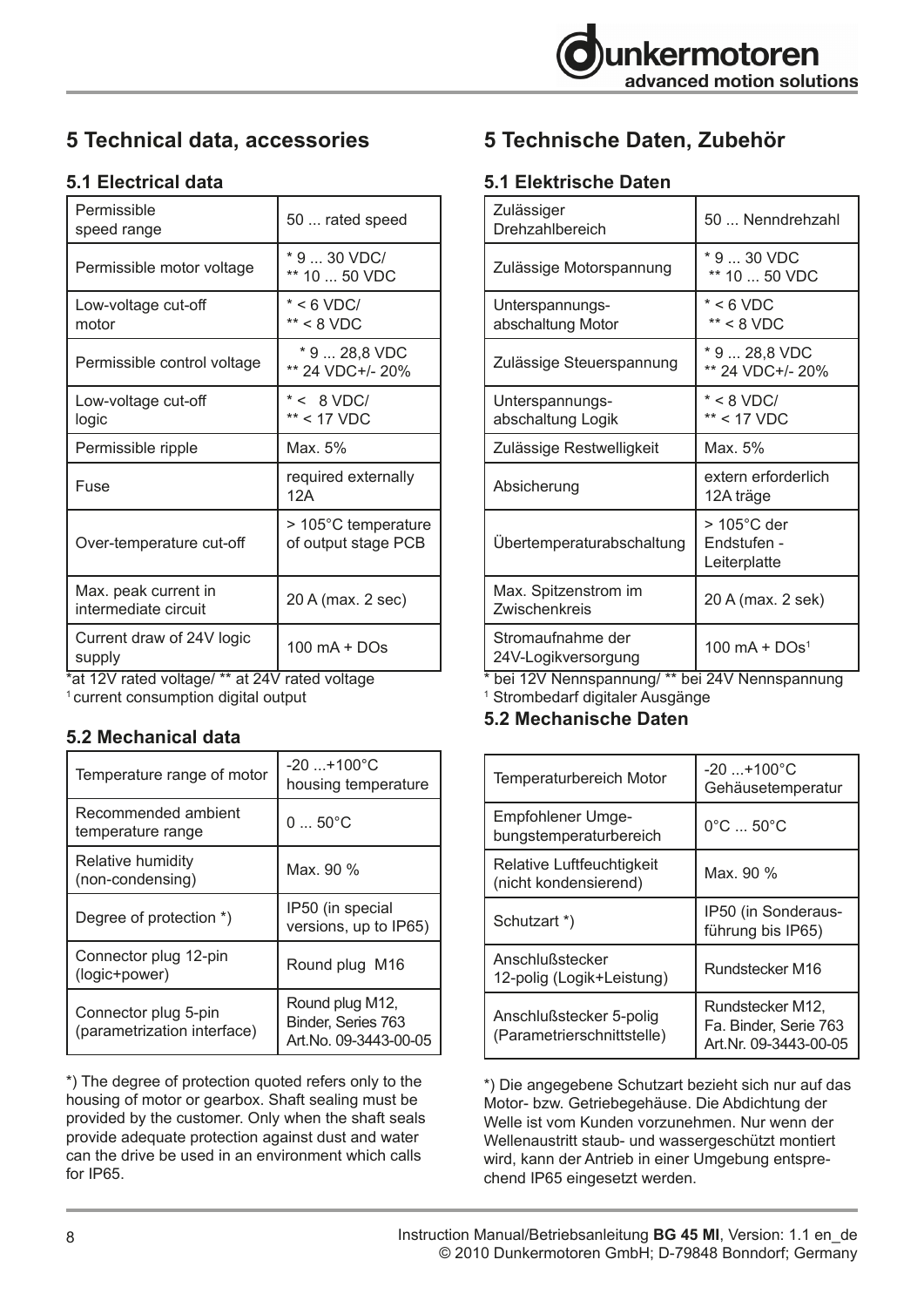

## **5.3 Motor installation drawing**

## **5.3 Motormaßzeichnung**





\*\* See also chapter 7.3 current limitation and the following tables chapter 5.4 and 5.5

### **5.4 Motor BG 45x15 MI**

| Nominal voltage           | 12 V          |
|---------------------------|---------------|
|                           | Input 69,5 W  |
| Nominal power             | Output 52,5 W |
| Nominal torque            | 16,1 Ncm *)   |
| Nominal speed             | 3110 rpm      |
| Pulses                    | 1024          |
| per round                 |               |
| Nominal current           | 5.8A          |
| Default setting for maxi- | 5.1A          |
| mum continuous current    |               |
| Peak current (2 sec.)     | 20A           |
| Weight                    | ca. 500 q     |



\*\* Sie hierzu auch Kapitel 7.3 Strombegrenzung und die nachfolgenden Tabellen Kapitel 5.4 und 5.5

### **5.4 Motor BG 45x15 MI**

| Nennspannung                                      | 12V             |
|---------------------------------------------------|-----------------|
|                                                   | Aufnahme 69,5 W |
| Nennleistung                                      | Abgabe 52,5 W   |
| Nenndrehmoment                                    | 16,1 Ncm $*$ )  |
| Nenndrehzahl                                      | 3110 rpm        |
| Geberimpulse<br>pro Umdrehung                     | 1024            |
| Nennstrom                                         | 5.8A            |
| Voreingestellter maximal<br>zulässiger Dauerstrom | 5.1A            |
| zul. Spitzenstrom (2 SEK.)                        | 20A             |
| Gewicht                                           | ca. 500 g       |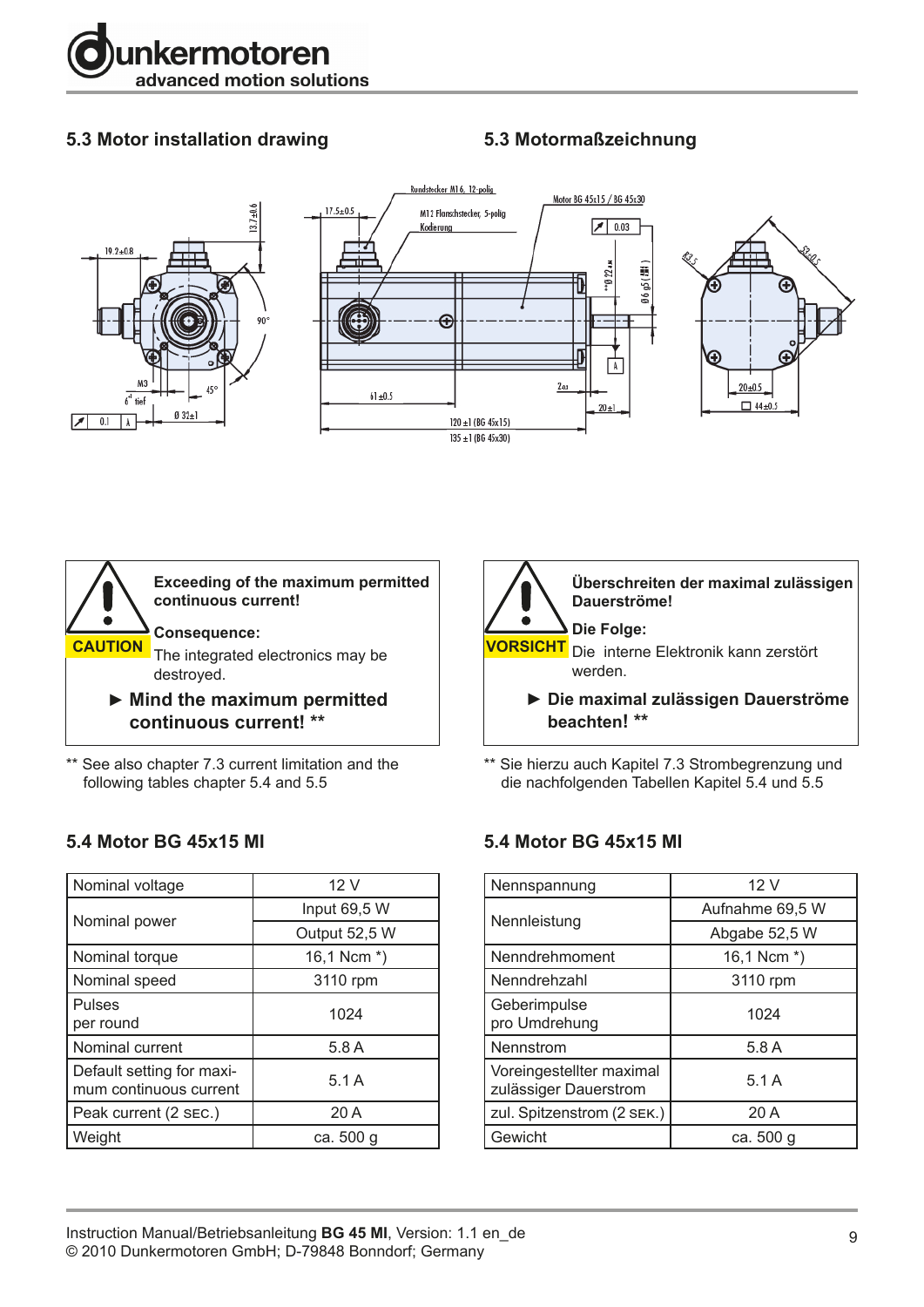| Nominal voltage           | 24 V          |
|---------------------------|---------------|
|                           | Input 75 W    |
| Nominal power             | Output 57,7 W |
| Nominal torque            | 16,8 Ncm *)   |
| Nominal speed             | 3280 rpm      |
| <b>Pulses</b>             | 1024          |
| per round                 |               |
| Nominal current           | 3.1A          |
| Default setting for maxi- | 3.1A          |
| mum continuous current    |               |
| Peak current (2 sEC.)     | 15 A          |
| Weight                    | ca. 500 g     |

# **5.5 Motor BG 45x30 MI**

| Nominal voltage           | 12V          |
|---------------------------|--------------|
|                           | Output 104 W |
| Nominal power             | Input 82,5 W |
| Nominal torque            | 24,6 Ncm *)  |
| Nominal speed             | 3190 rpm     |
| <b>Pulses</b>             | 1024         |
| per round                 |              |
| Nominal current           | 8,7 A        |
| Default setting for maxi- | 7,8 A        |
| mum continuous current    |              |
| Peak current (2 SEC.)     | 15 A         |
| Weight                    | ca. 600 q    |

| Nominal voltage                                     | 24 V          |
|-----------------------------------------------------|---------------|
|                                                     | Input 116 W   |
| Nominal power                                       | Output 90,5 W |
| Nominal torque                                      | 25 Ncm *)     |
| Nominal speed                                       | 3360 rpm      |
| Pulses                                              | 1024          |
| per round                                           |               |
| Nominal current                                     | 4,9 A         |
| Default setting for maxi-<br>mum continuous current | 4.9 A         |
|                                                     |               |
| Peak current (2 SEC.)                               | 15A           |
| Weight                                              | ca. 600 g     |

\*) The nominal torque depends on how the motor is cooled. For this reason, the nominal torque is quoted to VDE/EN and also measured with a thermally-conducting steel plate with the dimensions 105 x 105 x 10 mm attached to the motor.

| Nennspannung                                      | 24 V          |
|---------------------------------------------------|---------------|
|                                                   | Aufnahme 75 W |
| Nennleistung                                      | Abgabe 57,7 W |
| Nenndrehmoment                                    | 16,8 Ncm *)   |
| Nenndrehzahl                                      | 3280 rpm      |
| Geberimpulse<br>pro Umdrehung                     | 1024          |
| Nennstrom                                         | 3.1A          |
| Voreingestellter maximal<br>zulässiger Dauerstrom | 3.1A          |
| zul. Spitzenstrom (2 SEK.)                        | 15 A          |
| Gewicht                                           | ca. 500 q     |

# **5.5 Motor BG 45x30 MI**

| Nennspannung                                      | 12 V           |  |
|---------------------------------------------------|----------------|--|
|                                                   | Aufnahme 104 W |  |
| Nennleistung                                      | Abgabe 82,4 W  |  |
| Nenndrehmoment                                    | 24,6 Ncm *)    |  |
| Nenndrehzahl                                      | 3190 rpm       |  |
| Geberimpulse<br>pro Umdrehung                     | 1024           |  |
| Nennstrom                                         | 8,7 A          |  |
| Voreingestellter maximal<br>zulässiger Dauerstrom | 7,8 A          |  |
| zul. Spitzenstrom (2 SEK.)                        | 15A            |  |
| Gewicht                                           | ca. 600 g      |  |
|                                                   |                |  |
| Nennspannung                                      | 24 V           |  |
|                                                   | Aufnahme 116 W |  |
| Nennleistung                                      | Abgabe 90,5 W  |  |
| Nenndrehmoment                                    | 25 Ncm *)      |  |
| Nenndrehzahl                                      | 3360 rpm       |  |
| Geberimpulse<br>pro Umdrehung                     | 1024           |  |
| Nennstrom                                         | 4,9A           |  |
| l Voreingestellter maximal                        |                |  |

| ן עטוכווועכאנכוונכו ווופגוווופו<br><b>zulässiger Dauerstrom</b>                                                                         | 4,9A      |
|-----------------------------------------------------------------------------------------------------------------------------------------|-----------|
| zul. Spitzenstrom (2 sEK.)                                                                                                              | 15 A      |
| Gewicht                                                                                                                                 | ca. 600 g |
| *) Das Nenndrehmoment ist abhängig von der<br>Wärmeabführung des Motors. Deshalb sind die<br>Nenndrehmomente gemessen nach VDE/EN sowie |           |

Wärmeabführung des Motors. Deshalb sind die Nenndrehmomente gemessen nach VDE/EN sowie gemessen bei Anbringung einer thermisch leitenden Stahlplatte der Größe 105 x 105 x 10 mm aufgeführt.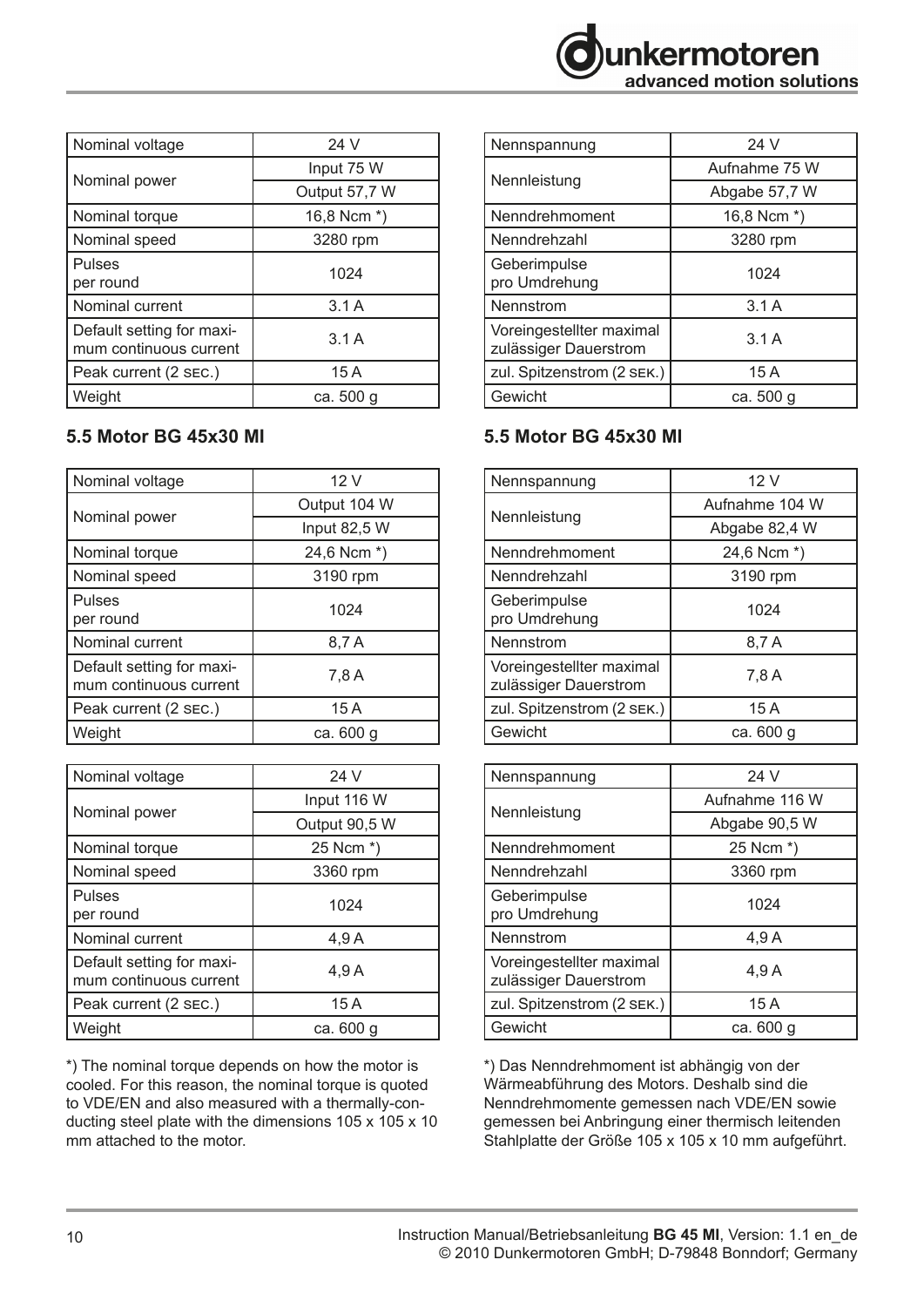

## **5.6 Optional attachments**

#### **Worm gear (SG)**

The worm gears are extremely quiet running. In many applications, having the gearbox output shaft at 90° to the motor shaft helps to make optimum use of available space. On request worm gears can be supplied with a hollow output shaft.

| l Reduction ratio                     | 15:1  75:1 |
|---------------------------------------|------------|
| Continuous output torque   Max. 30 Nm |            |

#### **Planetary gears (PLG)**

Planetary gears have the highest permissible continuous torque of all types of gearbox and, at the same time are very compact, have low weight, and have excellent efficiency.

| l Reduction ratio                      | 3:1700:1 |
|----------------------------------------|----------|
| Continuous output torque   Max. 160 Nm |          |

#### **Brakes (E)**

Brushless DC motors in the BG 45 range can be integrated with a power-off brake as an option.

# **6. Types of operation**

The graphical user interface (see Section 9) enables parameterisation for the following types of operation: - Current/torque mode

- Velocity mode
- Position mode
- SVEL mode

### **5.6 Optionale Anbauten**

#### **Schneckengetriebe (SG)**

Die Schneckengetriebe zeichnen sich durch hohe Laufruhe aus. Bei vielen Anwendungen ist die um 90° gegenüber der Motorwelle versetzte Getriebewelle von baulichen Gegebenheiten her optimal. Auf Anfrage sind Schneckengetriebe auch mit Hohlwelle lieferbar.

| Untersetzungen   | l 5:1 … 75:1   |
|------------------|----------------|
| Dauerdrehmomente | $1$ max. 30 Nm |

#### **Planetengetriebe (PLG)**

Planetengetriebe haben die höchsten zulässigen Dauerdrehmomente aller Getriebe bei gleichzeitig sehr kompakter Bauform, geringem Gewicht und ausgezeichnetem Wirkungsgrad.

| Untersetzungen   | 13:1700:1     |
|------------------|---------------|
| Dauerdrehmomente | l max. 160 Nm |

#### **Bremsen (E)**

Bürstenlose Gleichstrommotoren der Baureihe BG 45 können optional mit integrierten Ruhestrombremsen ausgerüstet werden.

## **6. Betriebsarten**

Das Graphical User Interface (siehe Abschnitt 9) ermöglicht die Parametrierung für folgende Betriebsarten: - Current/torque mode

- 
- Velocity mode
- Position mode
- SVEL mode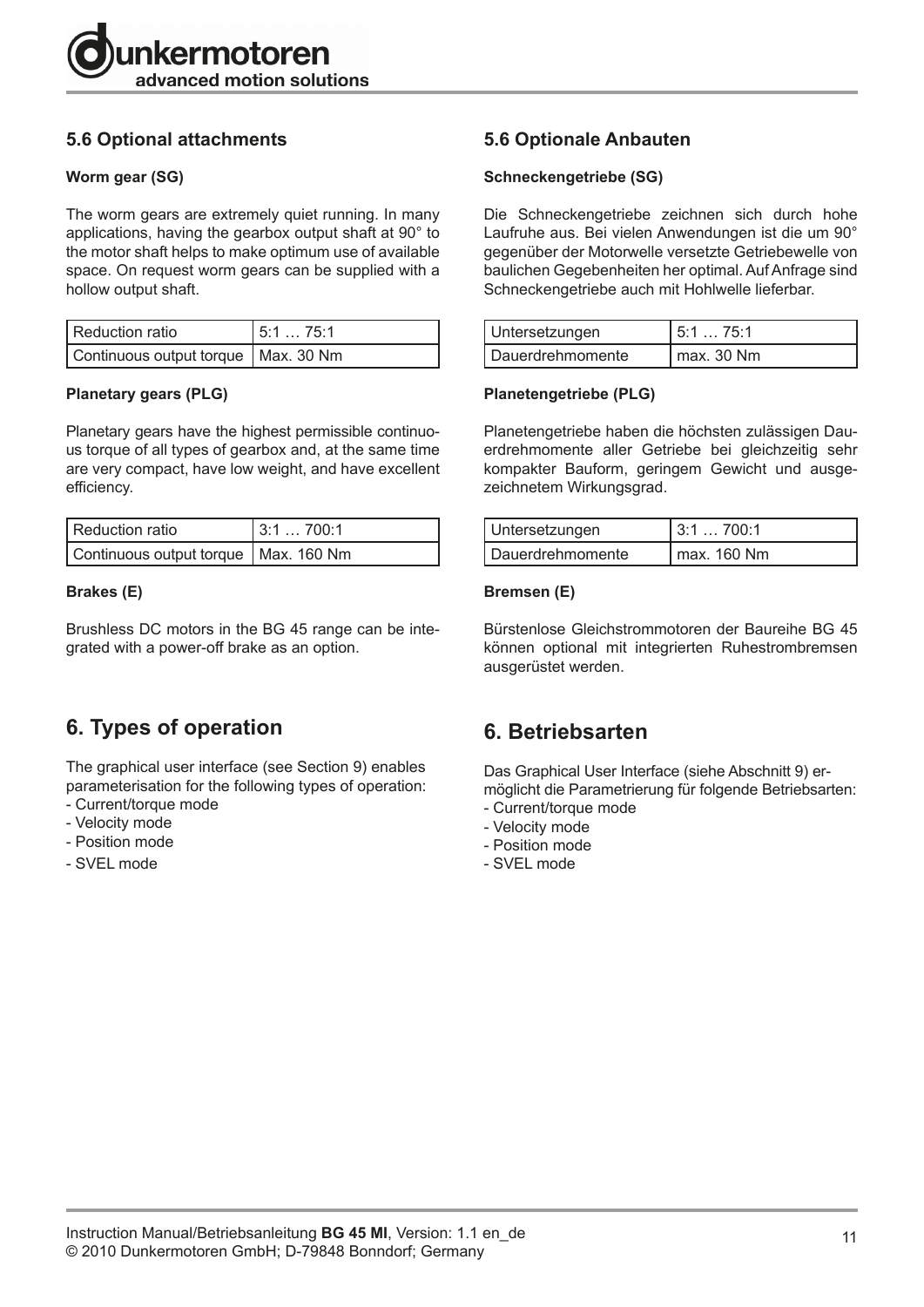

# **7. Protective functions**

The objective of protective functions is to protect the motor from damage, e.g. due to external loading or excessive voltage.

## **7.1 Regenerative current**

During braking operations, kinetic energy is stored as electrical energy in an intermediate part of the regulation circuit. This can cause excessive voltage in the intermediate circuit, which, in an extreme case, could cause damage to electrical components.

To prevent this, it is necessary to use a smoothing capacitor of at least 1000 µF per 1 A nominal motor current, additionally a ballast circuit or reducing of the deceleration ramps.



#### **7.2 Over-temperature protection**

To protect the motor against overloading, a temperature sensor is built into the electronic output stage. The sensor measures the temperature of the output stage, and switches the controller off at approx. 105 °C. To return the drive to service after the over-temperature cut-off, the motor must be dstopped and acknowlegded. After this the drive can be gestartet again.

## **7.3 Current limitation**

To protect the motor or installation from blocking or overloading, the parameters for current limits must be set; they operate to limit the continuous current.

Please note: So that different torques can be achieved for starting and continuous operation, the current parameters can be dynamically adapted by the master system to suit the drive situation.

The **dynamic current limit (I\*t)** limits the set current value of the controller depending on the instantaneous current of the motor and the time.

This parameter sets the continuous current for both the positive and the negative rotating direction.

# **7. Schutzfunktionen**

Schutzfunktionen dienen dem Schutz des Motors vor Zerstörung z.B. bei extremer Belastung oder bei Spannungsüberhöhungen.

## **7.1 Energierückspeisung**

Bei Bremsvorgängen wird die kinetische Energie als elektrische Energie in den Zwischenkreis geführt. Dabei kann es im Zwischenkreis zu Spannungserhöhungen kommen, die im Extremfall Schäden an elektrischen Bauteilen verursachen können. Um dies zu verhindern sind Maßnahmen wie z.B. Glättungskondensatoren von mindestens 1000µF pro 1A Motornennstrom, zusätzliche Ballastschaltung (Bremschopper) oder reduzierte Bremsrampen zu ergreifen.



## **7.2 Übertemperaturschutz**

Zum Schutz des Motors bei Überlastung ist ein Temperaturmeßfühler in der elektronischen Endstufe integriert. Der Fühler mißt die Temperatur der Elektronik und schaltet bei ca. 105 °C den Regler ab. Um den Antrieb nach der Übertemperaturabschaltung wieder in Betrieb zu nehmen, muß der Motor gestoppt und quittiert werde. Danach kann der Antrieb wieder gestartet werden.

### **7.3 Strombegrenzung**

Um den Motor, als auch die Anlage vor Blockierung oder Überlastung zu schützen, sind die Parameter für die Strombegrenzung einzustellen, die als Dauerstrombegrenzung wirkt.

Hinweis: Um unterschiedliche Momente für Anlauf und Dauerbetrieb zu erreichen, können die Stromparameter dynamisch vom Mastersystem der Antriebssituation angepaßt werden.

Die **dynamische Strombegrenzung (I\*t)** begrenzt den Stromsollwertbereich des Antriebsreglers in Abhängigkeit des aktuellen Motorstroms und der Zeit.

Dieser Parameter legt den Wert des Dauerstroms sowohl für positive als auch für negative Drehrichtung fest.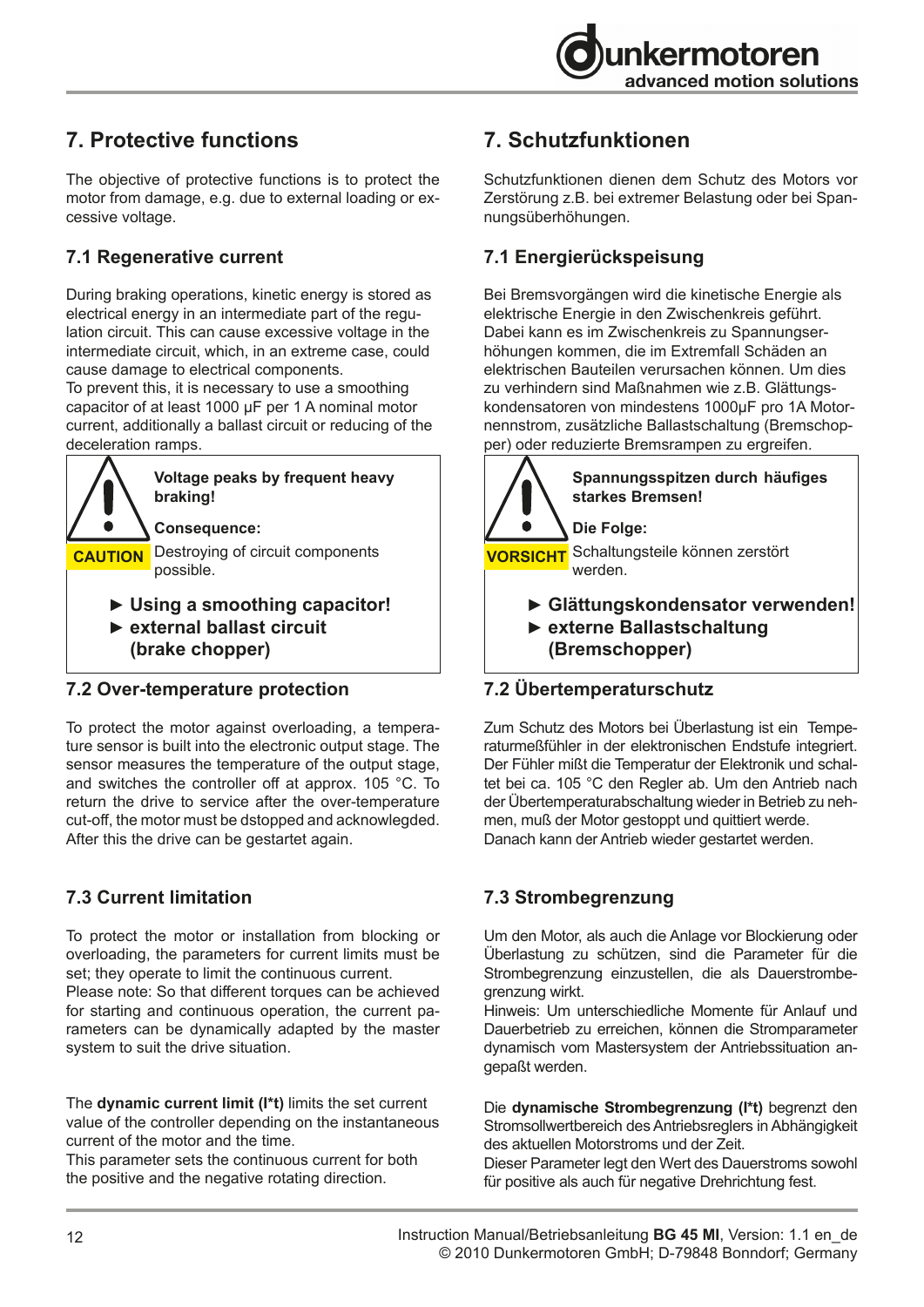

The **dynamic current limit** reduces the motor current automatically after a parametrised time period to the value of the continuous current. This applies to the case in which the motor current has been limited to the peak current permanently. If the instantaneous motor current lies below the peak current, this period extends correspondingly. A higher motor current than the continuous current is only allowed again, if the instantaneous motor current is below the continuous current.

The longer and lower the motor current has been under the continuous current, the higher the shortly permitted motor current is.

#### **7.4 Motors with additional brake**

Addionally, at the motors BG 45 MI it exists the possibility of a optional integrated brake.

This brake is mounted between the active motor and the electronic (Connection flange).

Bei dynamischer Strombegrenzung sinkt der Motorstrom automatisch nach der parametrierten Zeit auf den Wert des Dauerstroms ab. Das gilt für den Fall, wenn der Motorstrom die ganze Zeit auf den Spitzenstrom begrenzt wurde. Wenn der aktuelle Motorstrom unter dem Spitzenstrom liegt, dann verlängert sich diese Zeit entsprechend.

Ein größerer Motorstrom als Dauerstrom wird erst dann wieder erlaubt, wenn der aktuelle Motorstrom unter dem Dauerstrom liegt. Je länger der Motorstrom unter dem Dauerstrom gelegen ist und je kleiner er war, desto größer wird der erlaubte kurzzeitige Motorstrom.

#### **7.4 Motoren mit zusätzlicher Bremse**

Zusätzlich besteht bei den Motoren BG 45 MI die Möglichkeit der optionalen integrierten Bremse. Diese Bremse wird zwischen aktivem Motor und Elektronik montiert (Zwischenflansch).

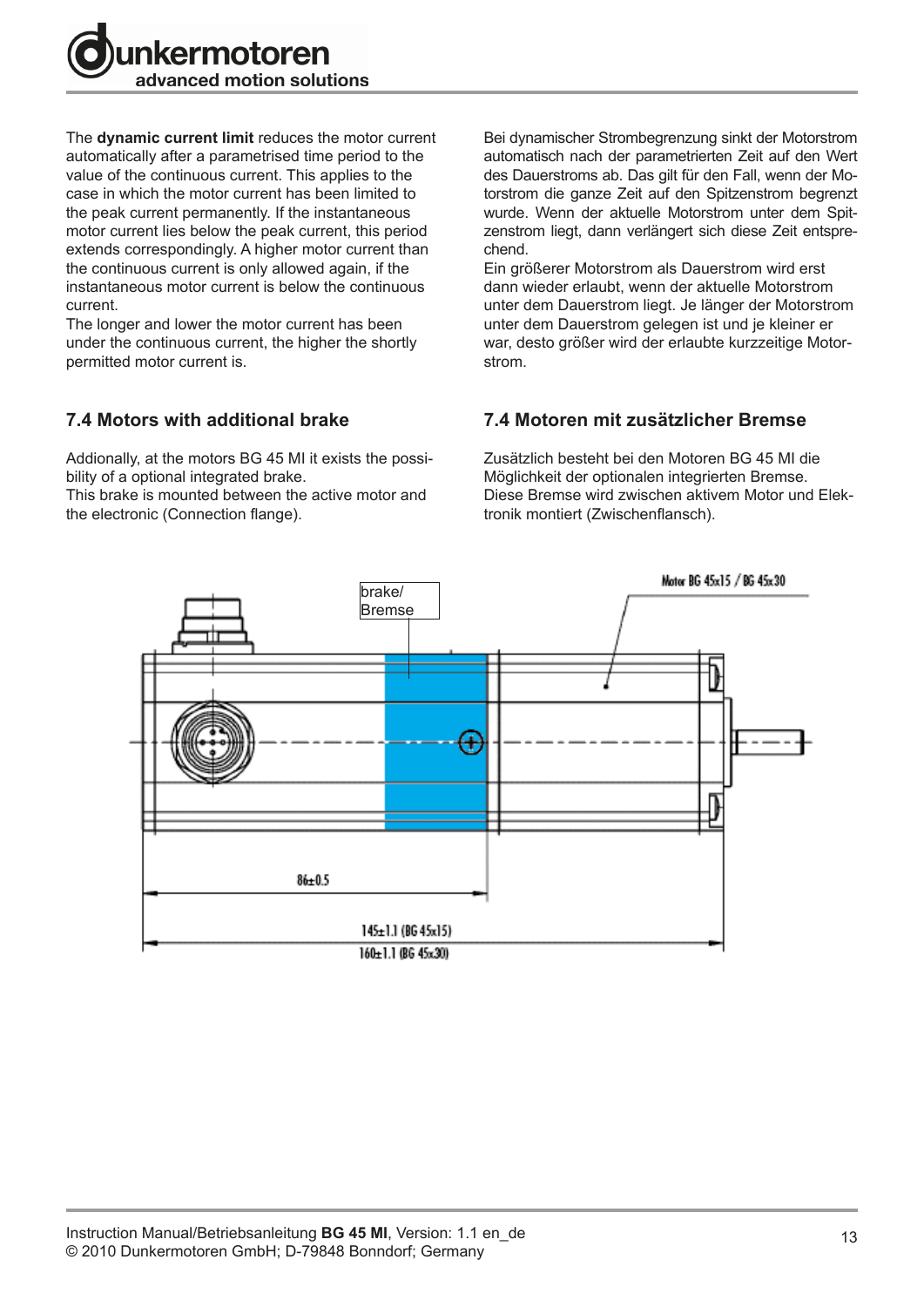

# **8. Installation/ terminal assignment**



#### **8.1 Mechanical assembly**



**During installation, ensure that con nectors are not damaged. Bent pins can cause a short circuit and destroy** 

Before installation, check the drive externally for visible signs of damage. Do not install a damaged drive. The drive must be secured with at least 4 threaded fasteners to a flat surface. Screws in the flange must be fitted with spring washers to prevent them coming loose. The radial and axial loads on the motor output shaft must not exceed 150 N. For motor-gear units, see the gearbox documentation for relevant data.

## **8.2 Electro-magnetic compatibility**

The BG 45 MI drive and the machine in which it is installed give rise to the radiation of electromagnetic interference. Without suitable protective measures, this can influence signals in control cables and parts of the installation and endanger the operational reliability of the installation. Before putting the machine into service, its electromagnetic compatibility must be checked and any necessary measures taken.

# **8. Installation/ Anschlussbelegung**



**Vor der Inbetriebnahme sind unbedingt die Sicherheitshinweise zu lesen und zu beachten! Eine Nichtbeachtung kann zu Gefahren bei Personen oder Beschädigungen an der Maschine führen.**

> **► Gerät spannungsfrei schalten !**



**Strom- und Spannungsspitzen durch aktives Bremsen!**

#### **Die Folge:**

**VORSICHT** Zerstörung der integrierten Elektronik möglich.

> **► Glättungskondensator verwenden!** (Siehe Kapitel "Schutzfunktionen")



**Es ist empfehlenswert, für die Versorgungsspannung und die Elektronikversorgung, 2 separate Netzteile zu verwenden, die eine gemeinsame HINWEIS Masse (-0V) haben.**

#### **8.1 Mechanische Montage**



Prüfen Sie den Antrieb vor der Installation auf äußerlich sichtbare Beschädigungen. Bauen Sie beschädigte Antriebe nicht ein. Der Antrieb muss mit mindestens 4 Schraubverbindungen an einer planen Oberfläche befestigt werden. Die Flanschschrauben müssen mit Federrringen gegen Verdrehen geschützt werden. Die Motorabtriebswelle darf mit maximal 150N radial oder axial belastet werden. Bei Getriebmotoren sind die entsprechenden Daten der Dokumentation zum Getriebe zu entnehmen.

### **8.2 Elektromagnetische Verträglichkeit**

Beim Antrieb BG 45 MI und bei der Maschine, in welche der Antrieb eingebaut wird, entstehen elektromagnetische Störstrahlungen. Diese können ohne geeignete Schutzmaßnahmen die Signale von Steuerleitungen und Anlageteilen beeinflussen und die Betriebssicherheit der Anlage gefährden.

Vor dem Betrieb muss die elektromagnetische Verträglichkeit der Maschine geprüft und sichergestellt werden.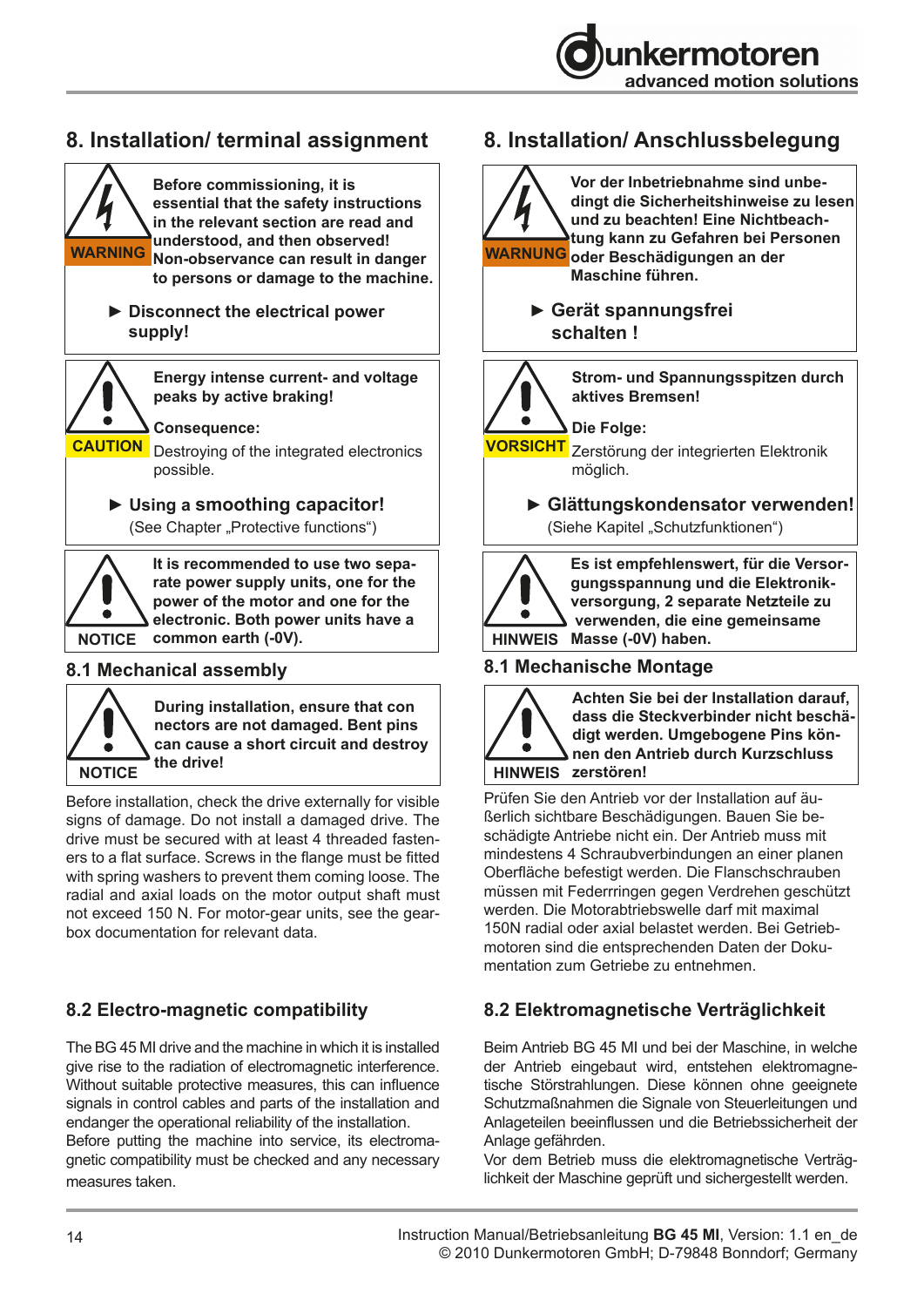

## **8.3 Protective earth connection**



**To protect the drive against damage or destruction by static discharge (ESD), the motor housing must be earthed. As far as possible, the drive should only be handled by persons wearing ESD-protective NOTICE clothing.**

- The motor housing must be connected to the machine earth by a separate earth lead.
- This cable must be connected to the flange with a screw.
- Please avoid touching the connector pins.

## **8.3 Schutzleiter Anschluss**



**Zum Schutz des Antriebs vor Beschädigung oder Zerstörung durch statische Entladung (ESD) muß das Motorgehäuse geerdet werden. Nach Möglichkeit sollten die Antriebe nur von Personen mit ESD-HINWEIS Schutzausrüstung angefaßt werden.**

- Das Motorgehäuse muß mit einem separaten Schutzleiterkabel mit der Maschinenmasse verbunden werden.
- Hierzu wird das Kabel mit einer Schraube im Flansch befestigt.
- Bitte die Steckerpins nicht berühren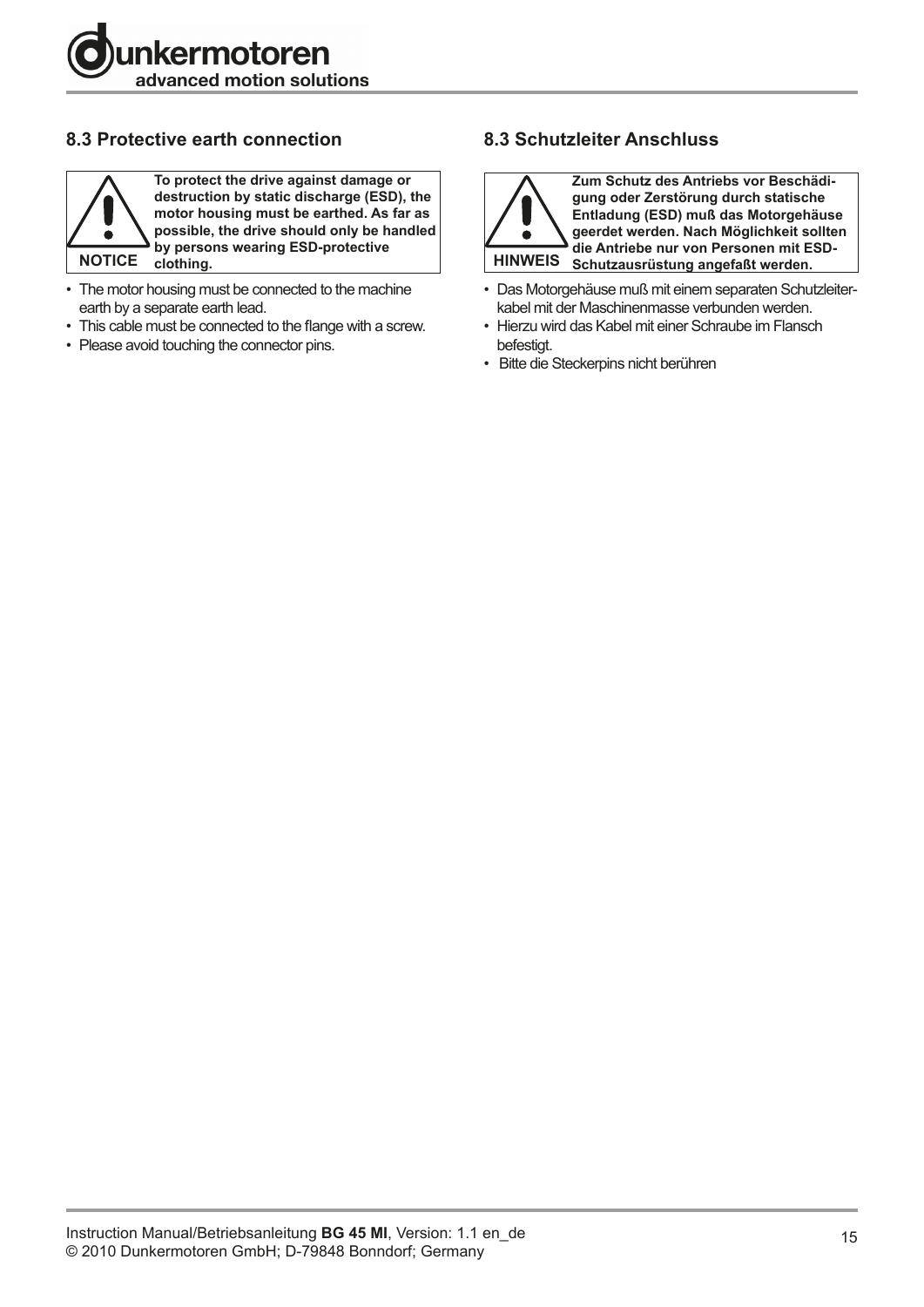

#### **8.4 Power supply electronic and signal interface**

#### **Motor plug**

Round plug to DIN 45326, Binder, Series 723 The 12-pin motor connector supplies power for the motor and a 24V supply for the control electronics.

#### **8.4 Elektronikversorgung und Schnittstellen**

#### **Motorstecker:**

Rundstecker nach DIN 45326, Fa. Binder, Serie 723 Der 12-polige Motorstecker dient zur Spannungsversorgung des Motors und zur Logikversorgung mit 24V für die Regelelektronik.



| Con-<br>nector<br>pin | Connection            | Lead colour in con-<br>nection cable with<br>12-pin right-angle<br>connector (*) |  |
|-----------------------|-----------------------|----------------------------------------------------------------------------------|--|
| A                     | OUT1                  | orange                                                                           |  |
| B                     | IN <sub>0</sub>       | yellow                                                                           |  |
| $\mathsf{C}$          | IN <sub>1</sub>       | blue                                                                             |  |
| D                     | $U_{\rm c}$ + 24 V DC | green                                                                            |  |
| $E + F$               | $U_c$ +12/24 V DC     | red                                                                              |  |
| $G + M$               | <b>GND</b>            | black                                                                            |  |
| H                     | $IN4(AI-)$            | violet                                                                           |  |
| J                     | $IN3(AI+)$            | pink                                                                             |  |
| K                     | OUT2 (IN6)            | white                                                                            |  |
|                       | IN2 (OUT3)            | brown                                                                            |  |

(\*) Lead colours refers to standard connection cables of Dunkermotoren.

| Stecker-<br>Pin | <b>Anschluß</b>   | Litzenfarbe der<br>Anschluß-<br>leitung mit 12pol.<br>Winkel-<br>stecker (*) |  |
|-----------------|-------------------|------------------------------------------------------------------------------|--|
| A               | OUT1              | orange                                                                       |  |
| B               | IN <sub>0</sub>   | gelb                                                                         |  |
| $\overline{C}$  | IN <sub>1</sub>   | blau                                                                         |  |
| D               | $U_{c}$ +24 V DC  | grün                                                                         |  |
| $E + F$         | $U_F$ +12/24 V DC | rot                                                                          |  |
| $G + M$         | <b>GND</b>        | schwarz                                                                      |  |
| H               | $IN4 / Al$ -      | violett                                                                      |  |
| J               | $IN3 / Al+$       | rosa                                                                         |  |
| K               | OUT2 (IN6)        | weiß                                                                         |  |
| L               | IN2 (OUT3)        | braun                                                                        |  |

(\*) Litzenfarben beziehen sich auf Standard Anschlussleitungen von Dunkermotoren.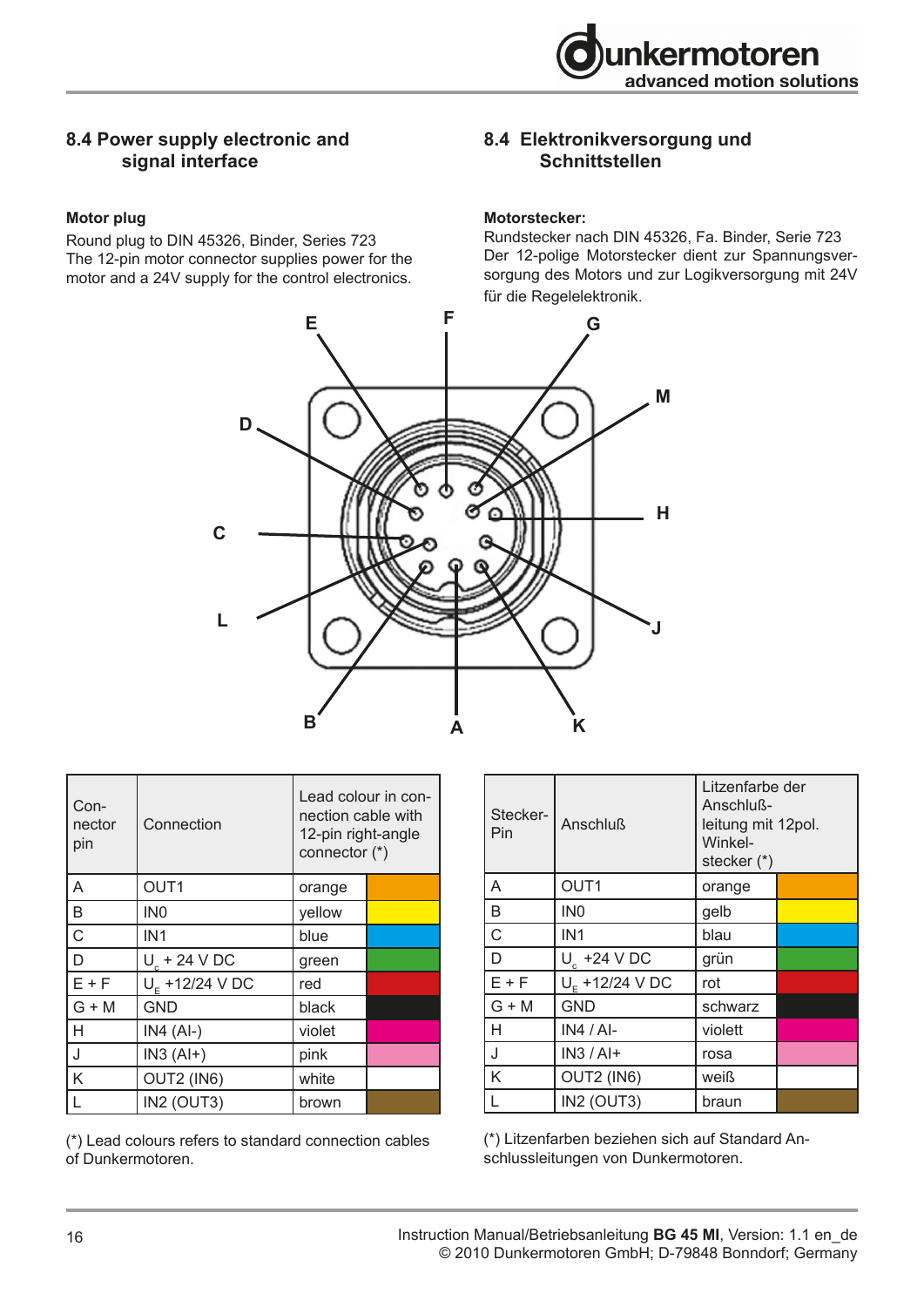

## **8.5 Schematic circuit of the digital outputs**



## **8.6 Schematic circuit of the digital inputs**



\*) Option mass switching inputs

#### **Mating connector with cable (please order in addition)**

For the BG 45 MI motors with 12-pin connector, pre-assembled connection cables are available in a range of lengths from stock. On one end these cables have the appropriate 12-pin right-angle connector already fitted. At the other end the cable is simply cut off. The diameter of the cable is 7.6 mm.

# **8.5 Prinzipschaltung der Digitalausgänge**



# **8.6 Prinzipschaltung der Digitaleingänge**



\*) Option masseschaltende Eingänge

**Gegenstecker mit Anschlußleitung (bitte mitbestellen):**

Für die Motoren BG 45 MI mit 12-poligem Anschlußstecker stehen passende, vorkonfektionierte Anschlußleitungen in verschiedenen Längen ab Lager zur Verfügung. Die Leitungen sind auf einer Seite mit einer entsprechenden 12-poligen Winkeldose anschlußfertig konfektioniert. Auf der anderen Seite sind die Leitungen glatt abgeschnitten. Die Leitungen haben einen Durchmesser von 7,6 mm.

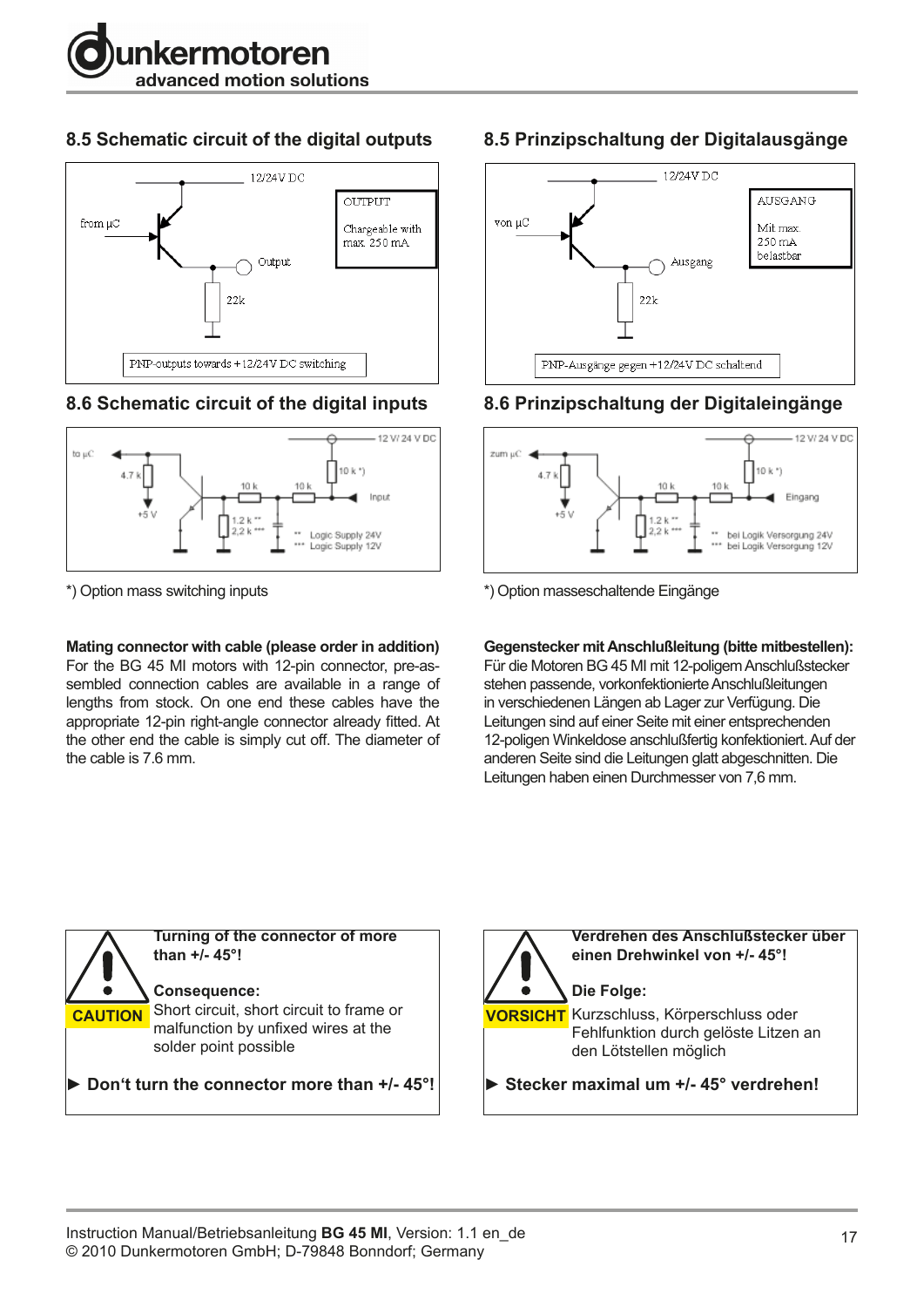

#### **Option (angeld position adjustable)**

#### **Option (Winkelposistion einstellbar)**



| <b>Cable length</b> |
|---------------------|
| l 3m                |
| l 10m               |

| Leitungslänge |
|---------------|
| ່ 3m          |
| 10m           |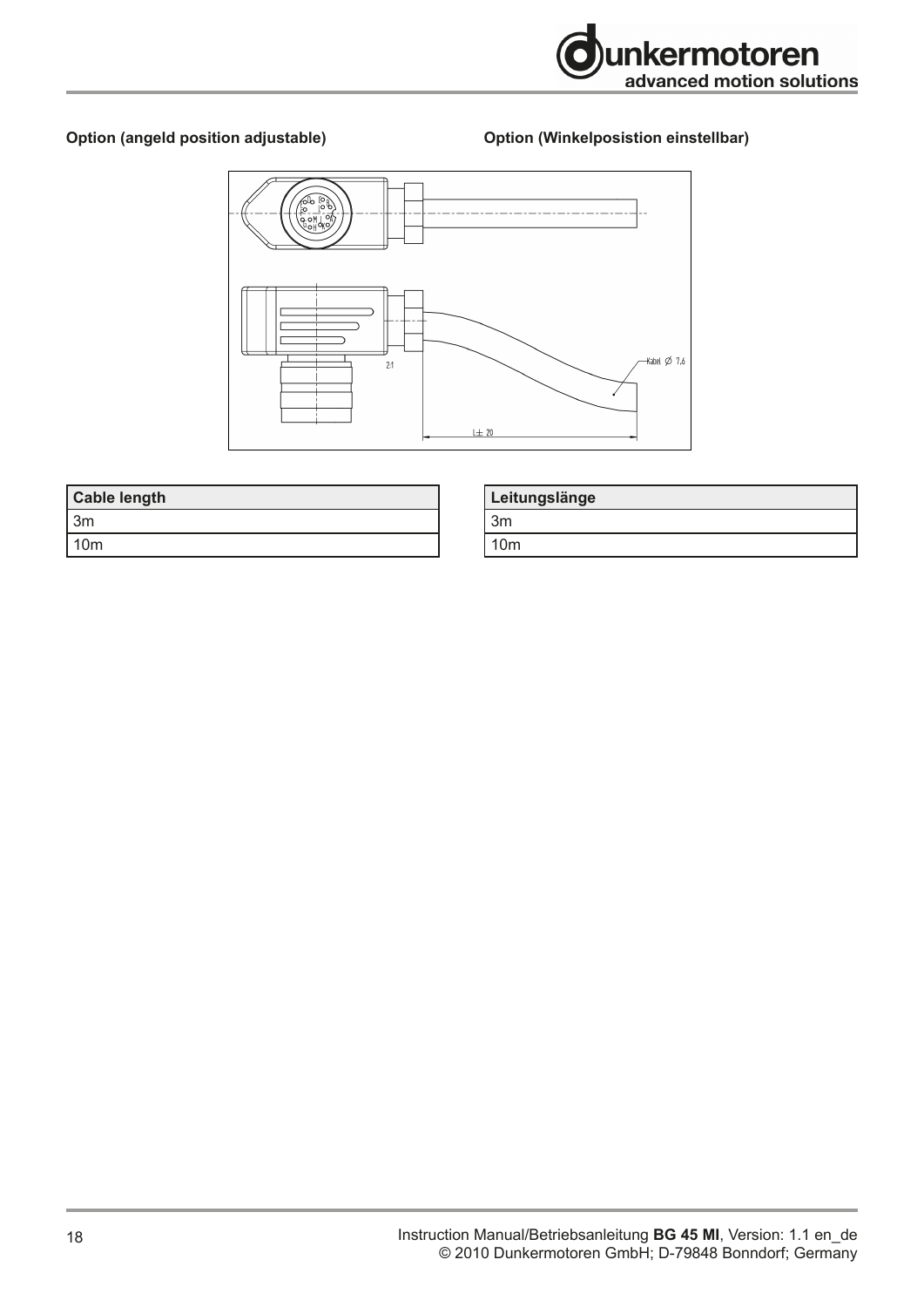

#### **8.7 Parametrization connector**

#### **Motor plug**

Round plug M12, Binder, Series 763, Art.No. 09-3443-00-05

#### **8.7 Parametrierschnittstelle**

#### **Motorstecker:**

Rundstecker M12, Fa. Binder, Serie 763, Art.Nr. 09-3443-00-05



#### **Starter Kit**

To parameterize the motor, a Starter Kit is required (see also the "Accessories" Section). This provides the interface from the PC to the motor. It is connected to the USB port and the 5-pole motor plug.

#### **Starterkit**

Um einen Motor zu parametrieren, benötigt man ein Starterkit (siehe auch Abschnitt "Zubehör"). Dieser stellt das Interface vom PC zum Motor dar. Er wird an den USB-Port und an den 5-poligen Motorstecker angeschlossen.

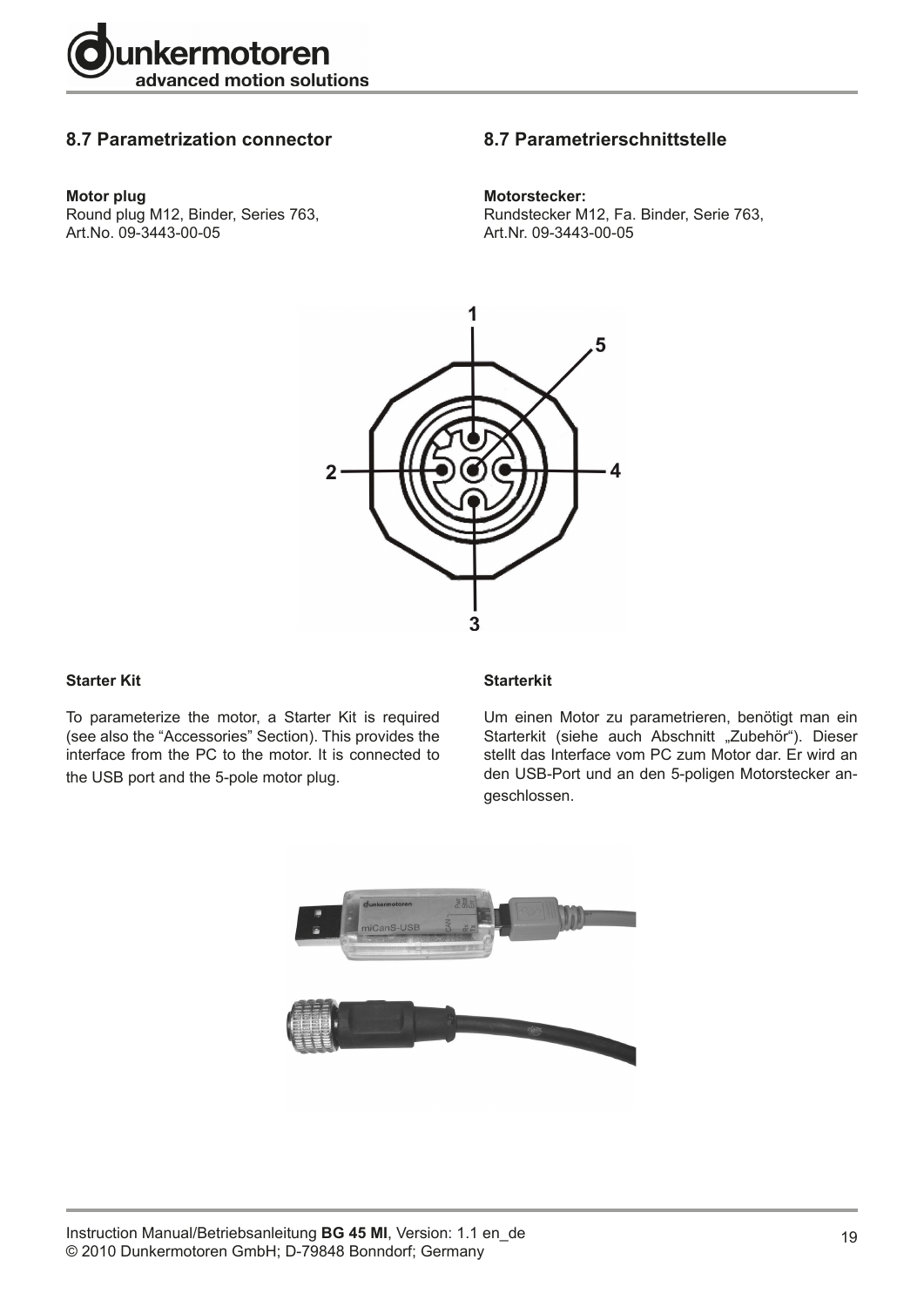

# **9 Commissioning**



▶ Disconnect the electrical power  **supply!**



**Incorrectly set parameter can cause oscillation of the controller!**

**Consequence:**

**CAUTION** The motor could be destroyed.

**► Current limits and control parameters are initially set to low values and then carefully increased in small steps!**



**Loops must be avoided for all grounding concepts. Shielded cable must be used for the whole cable system without interruption. Up to a length of 10m a common** 

**power and signal cable can be used. If the cable is longer than 10m it is recommended to separate power and signal in different shielded cables.** 

**When standard wires from Dunkermotoren are used, the shielding must be spaciously applied inside the control cabinet.**

All drives of the series BG 45 MI are applied for customer projects, this requires a special commissioning manual depending on the customzid programming of the drives.

## **9 Inbetriebnahme**



**Vor der Inbetriebnahme sind unbedingt die Sicherheitshinweise zu lesen und zu beachten! Eine Nichtbeachtung kann zu Gefahren bei Personen oder Beschädigungen an der Maschine führen.**

> **► Gerät spannungsfrei schalten !**



**Falsch eingestellte Parameter können zum Schwingen des Reglers führen!**

**VORSICHT** Der Motor kann zerstört werden.

**► Stromgrenzen u Reglerparameter mit kleinen Werten beginnend, langsam erhöhen!**



**Grundsätzlich sind bei allen Erdungskonzepten Schleifen zu vermeiden. Leitungsschirme sind über die gesamte Verkabelung ohne Unterbrechung vorzusehen.** 

**Leistungs und Signalleitungen können bis zu einer Länge von 10m gemeinsam in einem geschirmten Kabel geführt werden. Übersteigt die Kabellänge 10m, ist es empfehlenswert, die Signal und Leistungsleitungen in getrennt geschirmten Kabeln zu führen. Werden die von Dunkermotoren verfügbaren Standardkabel verwendet, so ist die Schirmung im Schaltschrank breitflächig aufzulegen.** 

Da die Antriebe der Baureihe BG 45 MI für Kundenprojekte von Dunkermotoren appliziert werden, muss für die Inbetriebnahme in Abhänigkeit der kundenspezifischen Programmierung eine spezielle Bedieneinweisung erstellt werden.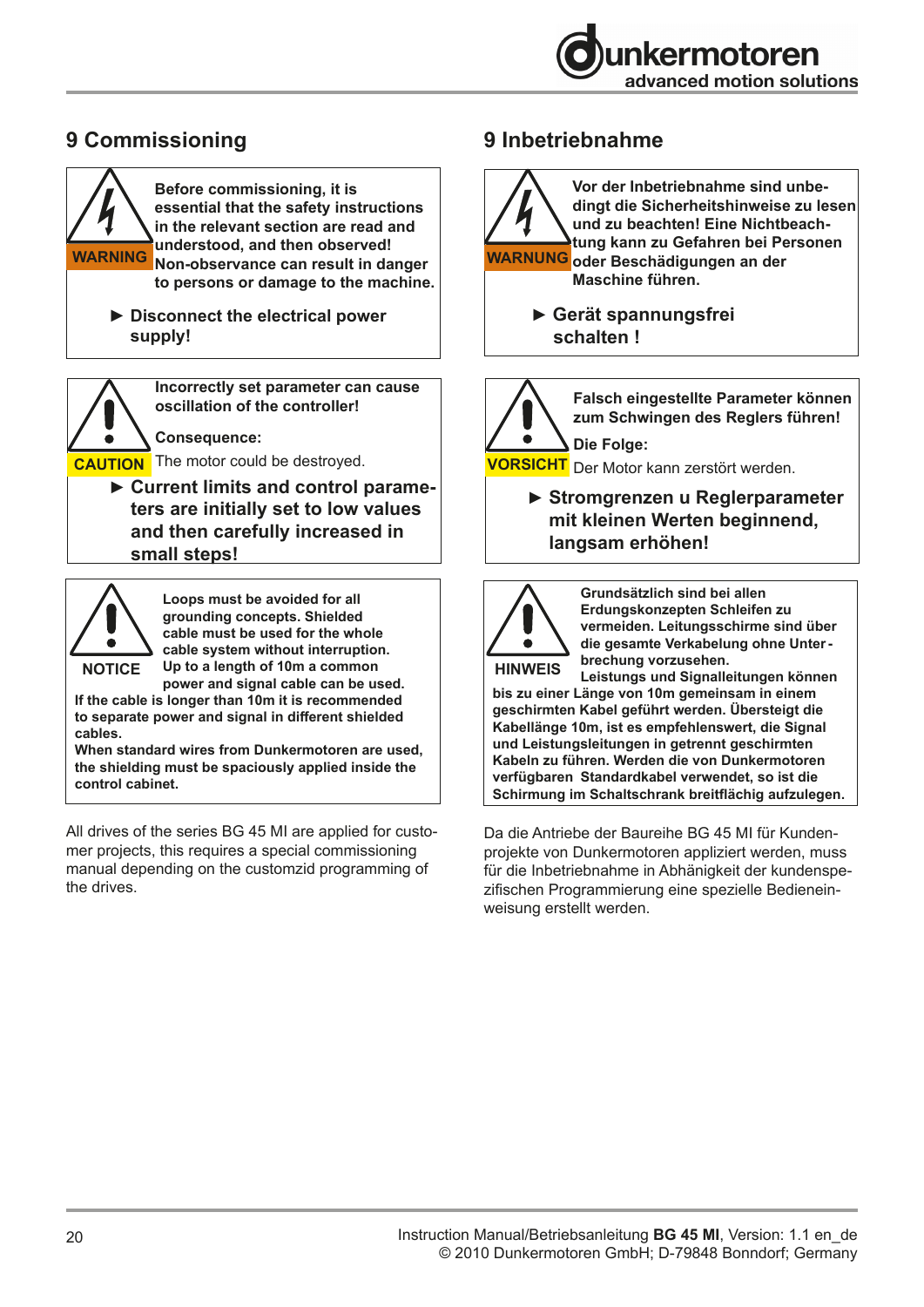

### **9.1 Schematic circuit for power supply controller/ motor BG45 MI**



The inrush current must be realized by a soft start function when a variety of motors will be switched on. This is either possible by using of a adequate power supply unit or as shown in the schematic circuit.

#### **9.1 Prinzipschaltbild Spannungs versorgung Regler/ Motor BG45 MI**



**Stromspitzen beim Einschalten mehrerer hintereinander geschalteter Motoren!**

**Die Folge:** Die integrierte Elektronik kann zerstört werden.

**► Softstartwiderstand verwenden (Siehe Prinzipschaltbild)**

Beim Einschalten einer Vielzahl von Antrieben muß der Einschaltstrom über eine Softstartfunktion realisiert werden. Das kann entweder durch entsprechende Wahl eines Netzteiles oder wie im nachfolgenden Prinzipschaltbild erfolgen.



The grey section of the schematic circuit shows the precisely connection of a BG 45 MI. It is also possible to connect in series more BG-motors as shown.

**1)** The non-grey section of the schematic circuit shows only emblematical the connection of several motors. When a number of BG-motors will combined in this way, it is neccessary to attend the schematic circuit in the user manual about the corresponding motors (BG 45, BG65, BG75).

Der grau hinterlegte Ausschnitt des Prinzipschaltbildes zeigt die exakten Anschlüsse eines BG 45 MI. Es können auch mehrere BG-Motoren, wie dargestellt, be connect in series more BO motors as shown.<br>hintereinander geschaltet werden. and commercial generation of the commercial states of the state of the state of the state of the state of the state of the state of the state of the state of the state of the state of the state of the state of the state of

> **1)** Der anschließende, nicht grau hinterlegte Bereich des Schaltbildes, stellt nur sinnbildlich mehrere Motoren und deren Anschluss dar. Wenn mehrere BG-Motoren in dieser Art kombiniert werden, müssen die Prinzipschaltbilder für die Spannungsversorgung (Regler/ Motoren) der entsprechenden Motorvarianten (BG 45, 65, BG75) in den jeweiligen Bedienungsanleitungen beachtet werden.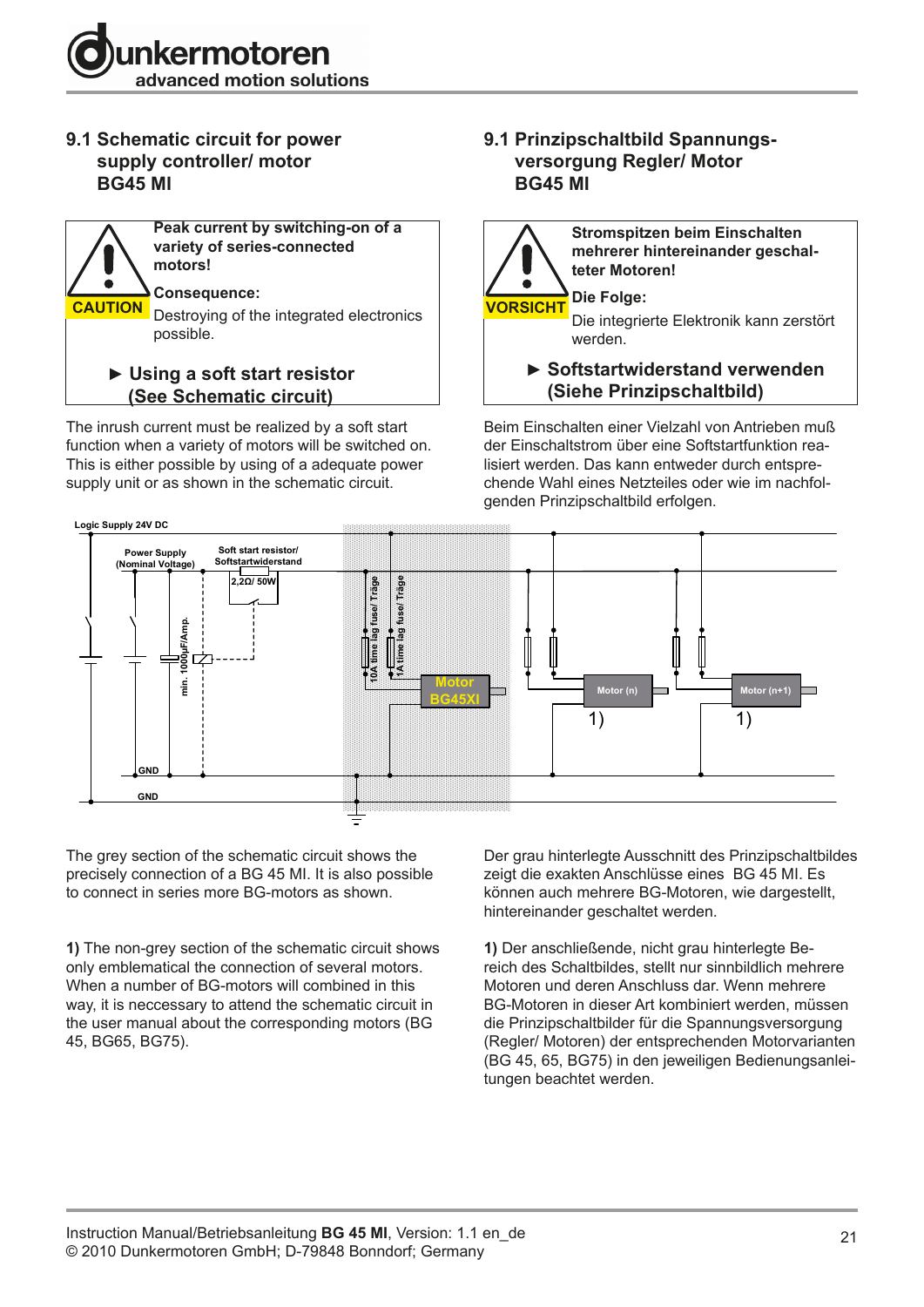# **10 Maintenance & Service**

#### **10.1 Maintenance, taking out of service and disposal**

#### Maintenance:

This drive does not require maintenance. The gearbox is lubricated for life. In the event of a fault, please contact us and only have the drive repaired by Dunkermotoren.

Taking out of service:

**The safety instructions must be read and observed prior to taking the unit out of service! NOTICE**

Disposal:

Take the drive out of service (see above). Dismantle the drive ready for disposal and break it up into its individual components. Sort the individual parts according to material and forward for disposal. Adherence to the requirements of legislation governing disposal and environmental guidelines in the country of use must be ensured when disposing of electronic components and gear lubricant.

## **10.2 Service & Support**

Should you have any questions or problems, please contact:

- Your local Dunkermotoren sales outlet
- Your local Dunkermotoren key account manager
- Our hardware support department
- Our software support department

You can also visit our online support portal at www.dunkermotoren.de/support.

You can download this operating manual in PDF format and obtain more information by visiting us on the Internet at www.dunkermotoren.de/downloads.

Dunkermotoren GmbH Allmendstrasse 11 D-79848 Bonndorf Telephone: +49 7703/930-0 Fax: +49 7703/930-210 E-Mail: info@dunkermotoren.de

# **10 Wartung & Service**

## **10.1 Wartung, Ausserbetriebsetzung und Entsorgung**

Wartung:

Dieser Antrieb benötigt keine Wartung. Die Getriebe sind lebensdauergeschmiert. Wenden Sie sich im Störfall direkt an uns und lassen Sie Reparaturen am Antrieb nur von Dunkermotoren durchführen.

Ausserbetriebsetzung:



#### Entsorgung:

Setzen Sie den Antrieb ausser Betrieb (s.o.). Demontieren Sie den Antrieb für die Entsorgung und zerlegen Sie den Antrieb in die Einzelkomponenten. Sortieren Sie die Einzelteile nach Material und führen Sie diese der Entsorgung zu. Bei der Entsorgung von Elektronik und Getriebefett sind die spezifischen Entsorgungs-vorschriften und Umweltrichtlinien des jeweiligen Landes zu beachten.

### **10.2 Service & Support**

Bei Fragen und Problemen stehen Ihnen folgende Ansprechpartner zur Verfügung:

- Ihre zuständige Vertretung
- Ihr zuständiger Dunkermotoren Key Account Manager
- Unsere Supportabteilung für Hardware
- Unsere Supportabteilung für Software

Besuchen Sie auch unser Support-Onlineportal unter www.dunkermotoren.de/support.

Die PDF-Datei dieser Betriebsanleitung und weitere Informationenen stehen für Sie im Internet unter www.dunkermotoren.de/downloads bereit.

Dunkermotoren GmbH Allmendstrasse 11 D-79848 Bonndorf Telefon:0 77 03/930-0 Fax: 0 77 03/930-210 E-Mail: info@dunkermotoren.de